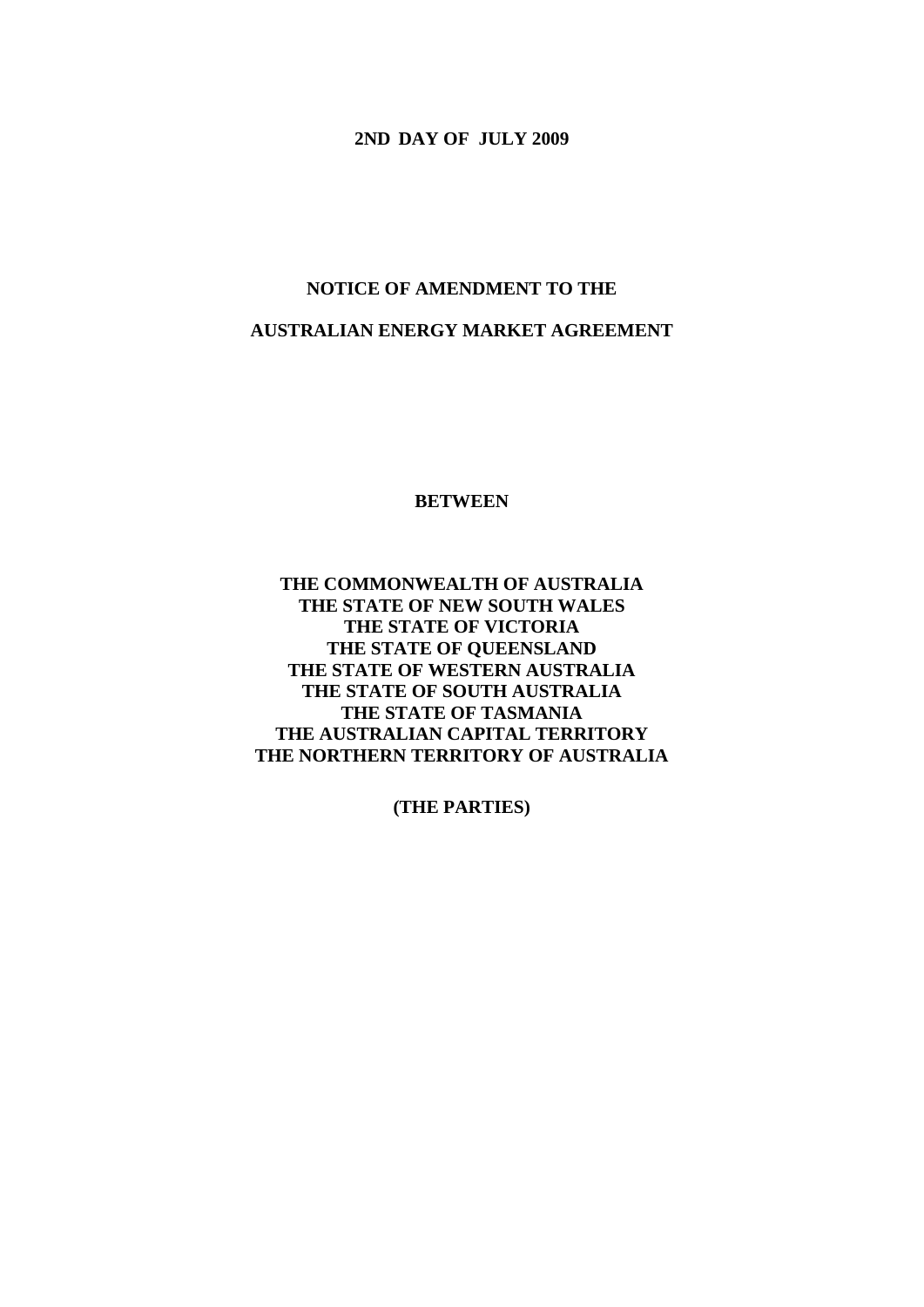#### **NOTICE OF AMENDMENT TO THE AUSTRALIAN ENERGY MARKET AGREEMENT**

# **RECITALS:**

- A. On 30 June 2004, the Parties entered into the Australian Energy Market Agreement (The Agreement).
- B. On 2 June 2006, the Parties amended the Agreement.
- C. The Parties have now agreed as set out in this notice to further amend the Agreement so that it is in the form set out in the Schedule, in accordance with clause 3.3 of the Agreement.

# **OPERATIVE PROVISIONS:**

#### 1. **NOTICE OF AMENDMENT**

- 1.1 By this notice the Parties agree to amend the Australian Energy Market Agreement (the Agreement), with effect from when this notice is executed by all Parties to the Agreement, as follows:
	- (a) Delete clause 1.1 and insert clause 1.1 as it appears in the Schedule; and
	- (b) Insert clause 14.17 as it appears in the Schedule.
- 1.2 The Parties agree that the amendments in clause 1.1 have been correctly incorporated into the Agreement in the Schedule to this notice.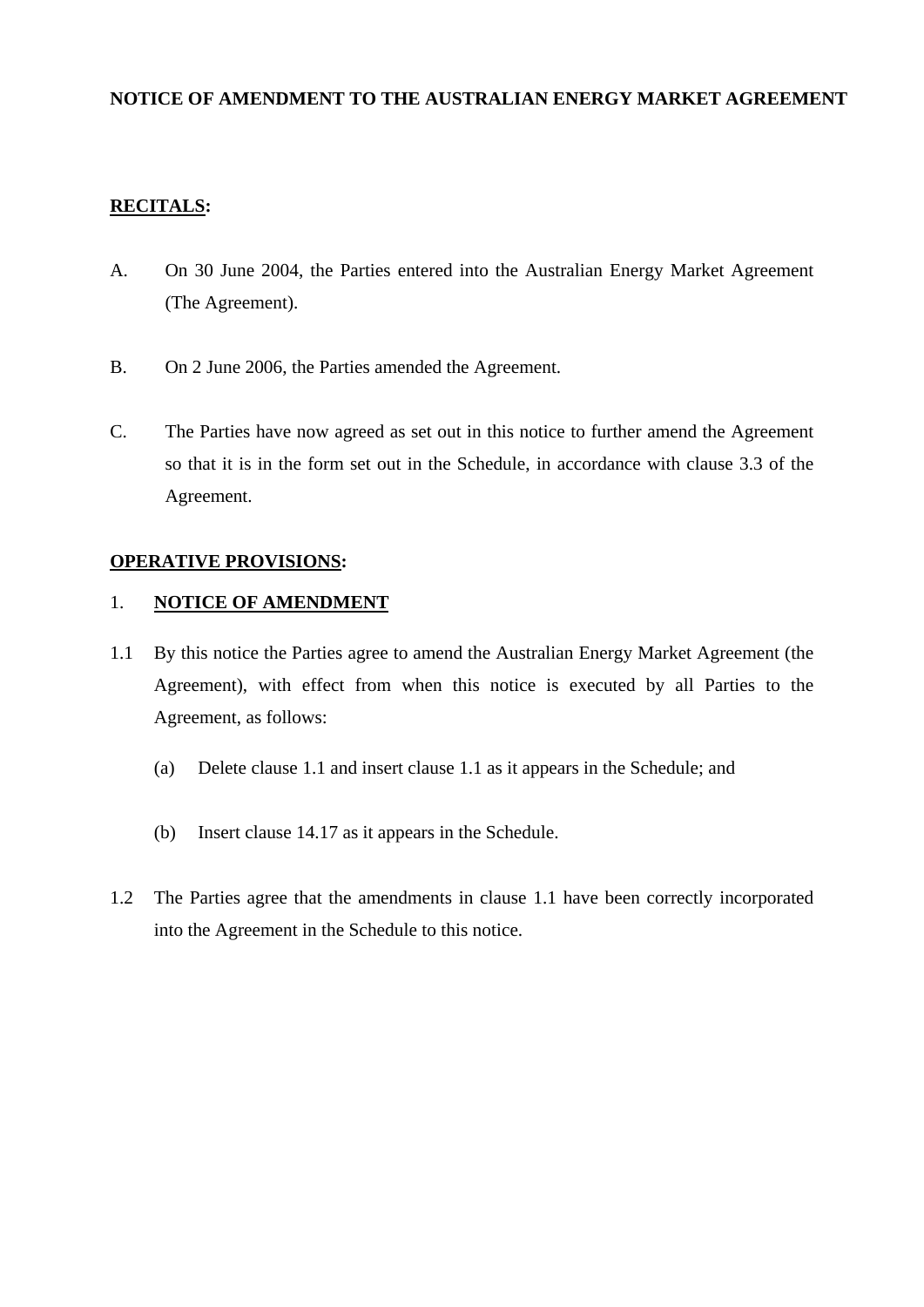#### **EXECUTED AS NOTICE OF AMENDMENT**

**SIGNED by** 

The Honourable Kevin Rudd MP Prime Minister of Australia

The Honourable Nathan Rees MP Premier of the State of New South Wales

The Honourable John Brumby MP) Premier of the State of Victoria

The Honourable Anna Bligh MP

Premier of the State of Queensland

The Honourable Colin Barnett MLA Premier of the State of Western Australia

The Honourable Mike Rann MP Premier of the State of South Australia

The Honourable David Bartlett MHA Premier of the State of Tasmania

Jon Stanhope MLA Chief Minister o f the Australian Capital Territory

The Honourable Paul Henderson MLA Chief Minister of the Northern Territory of Australia

- $\lambda$ ) On the 2nd Day of July 2009
- On the 2nd Day of July 2009  $\lambda$
- $\lambda$ On the 2nd Day of July 2009  $\lambda$
- $\mathcal{E}$ On the 2nd Day of July 2009  $\lambda$
- $\mathcal{E}$ On the 2nd Day of July 2009  $\mathcal{L}$
- $\mathcal{E}$  $\lambda$ On the 2nd Day of July 2009
- $\mathcal{E}$ On the 2nd Day of July 2009
- On the 2nd Day of July 2009  $\lambda$
- On the 2nd Day of July 2009  $\mathcal{L}$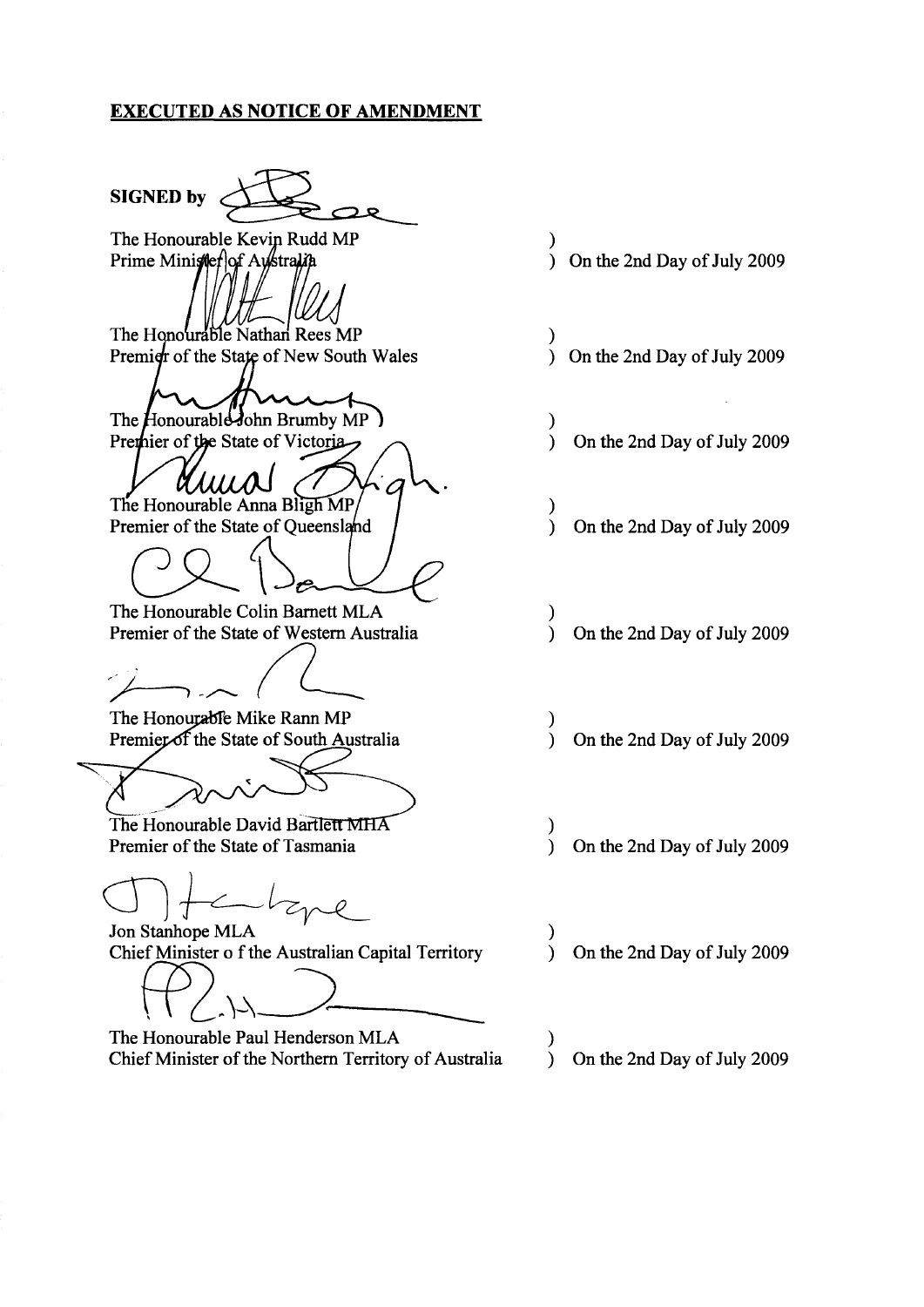#### **SCHEDULE**

#### **AUSTRALIAN ENERGY MARKET AGREEMENT**

# **(AS AMENDED)**

#### **BETWEEN**

**THE COMMONWEALTH OF AUSTRALIA THE STATE OF NEW SOUTH WALES THE STATE OF VICTORIA THE STATE OF QUEENSLAND THE STATE OF WESTERN AUSTRALIA THE STATE OF SOUTH AUSTRALIA THE STATE OF TASMANIA THE NORTHERN TERRITORY OF AUSTRALIA THE AUSTRALIAN CAPITAL TERRITORY**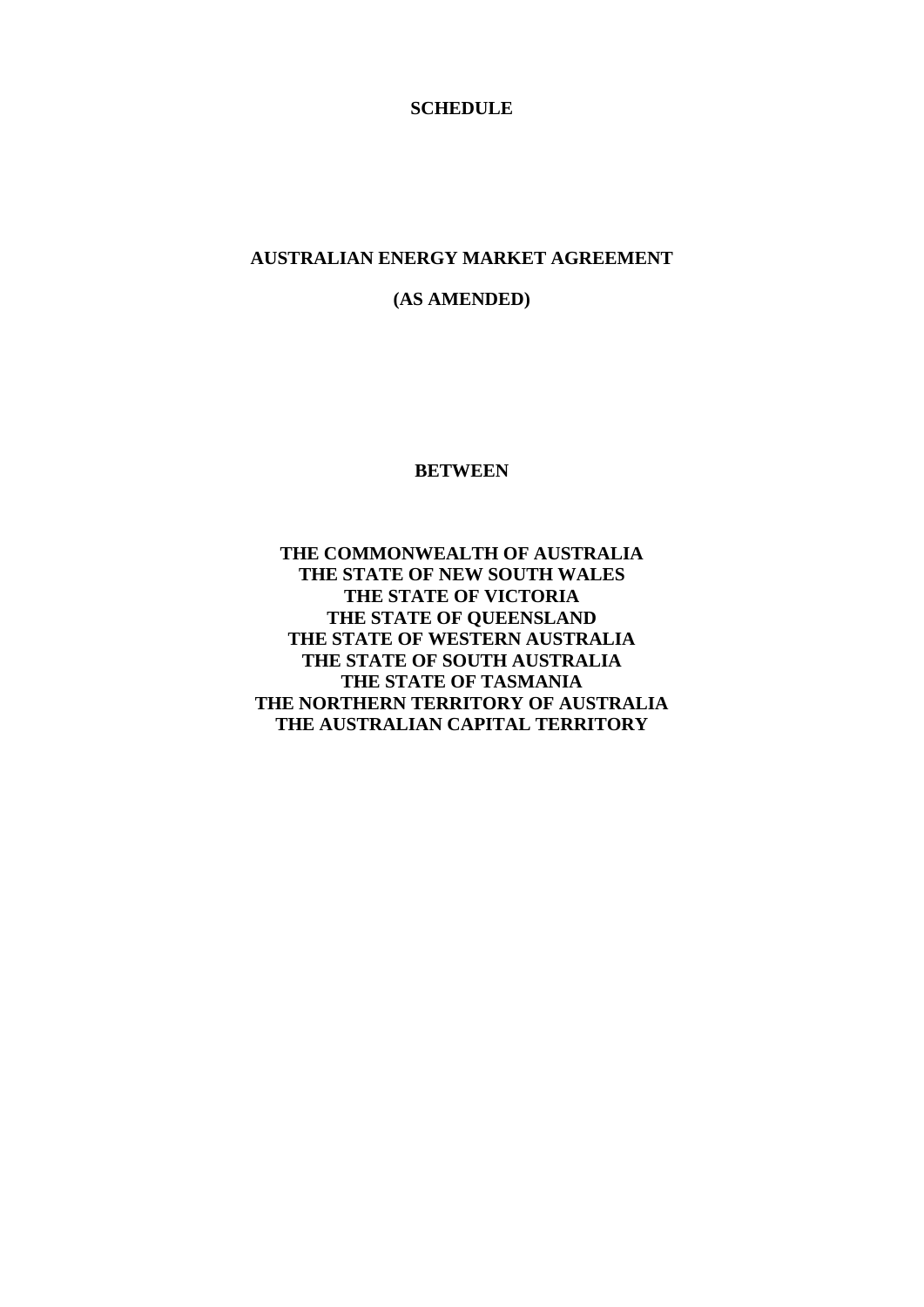# **TABLE OF CONTENTS**

| 1.                                                                      |                                                            |
|-------------------------------------------------------------------------|------------------------------------------------------------|
| 2.                                                                      |                                                            |
| 3.                                                                      |                                                            |
| 4.                                                                      |                                                            |
| 5.                                                                      |                                                            |
| 6.                                                                      |                                                            |
| 7.                                                                      |                                                            |
| 8.                                                                      |                                                            |
| 9.                                                                      |                                                            |
| 10.                                                                     |                                                            |
| 11.                                                                     | DISSOLUTION OF NGPAC, THE CODE REGISTRAR, NECA AND THE NET |
|                                                                         | 20                                                         |
| 12.                                                                     |                                                            |
| 13.                                                                     |                                                            |
| 14.                                                                     | THE NATIONAL FRAMEWORK FOR DISTRIBUTION AND RETAIL  23     |
| 15.                                                                     | MOU BETWEEN AER, AEMC AND ACCC AND AEMC AND NCC 28         |
| 16.                                                                     |                                                            |
|                                                                         | ANNEXURE 1 MCE REPORT TO COAG-SUMMARY OF RECOMMENDATIONS 1 |
|                                                                         |                                                            |
| ANNEXURE 3 INDICATORS OF COMPETITION IN RETAIL ENERGY MARKETS  1        |                                                            |
| ANNEXURE 4 CONTINUING OBLIGATIONS FROM THE NATURAL GAS PIPELINES ACCESS |                                                            |
|                                                                         |                                                            |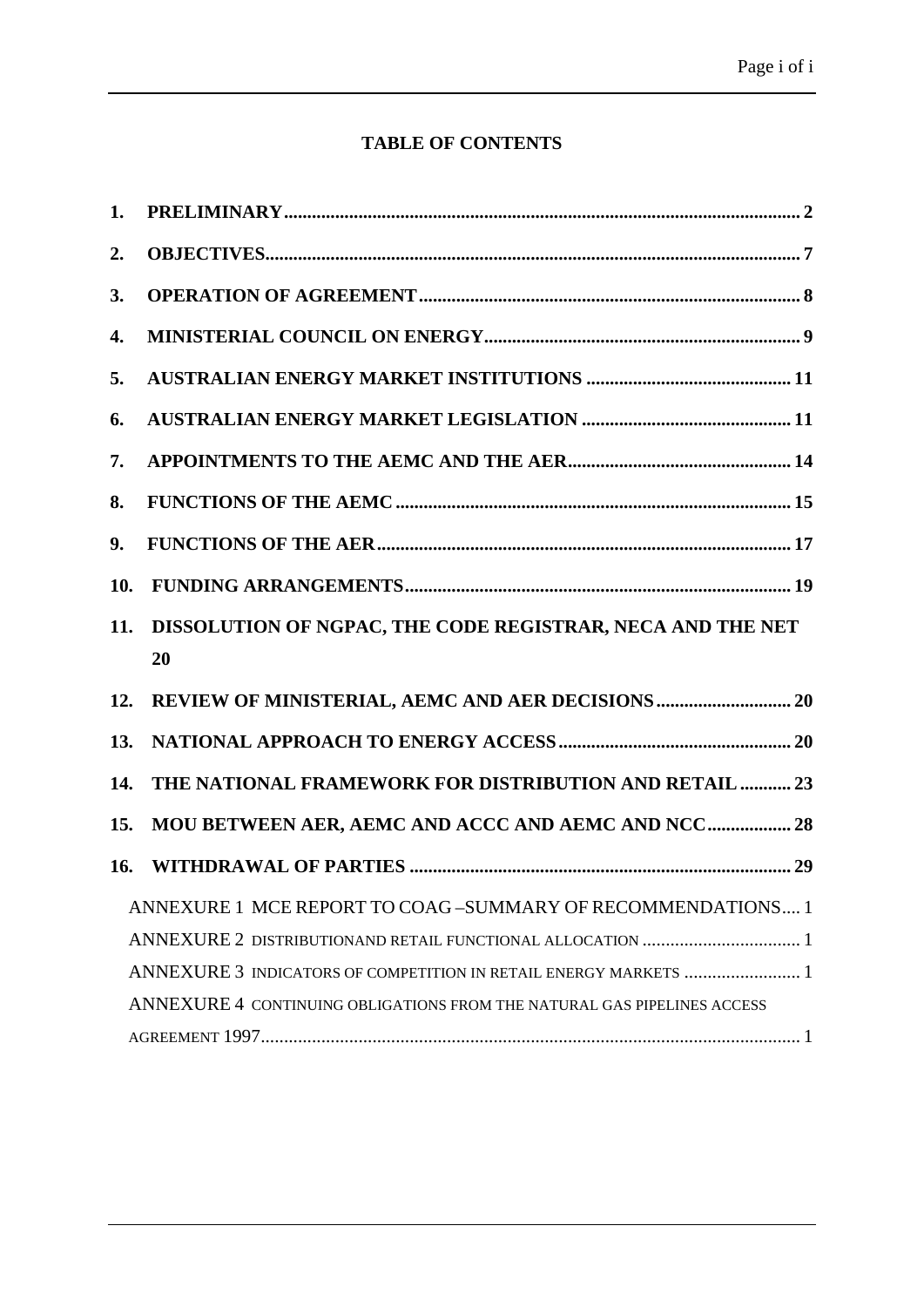**THIS AGREEMENT** is made the 30<sup>th</sup> day of June 2004.

#### **BETWEEN:**

**THE COMMONWEALTH OF AUSTRALIA THE STATE OF NEW SOUTH WALES THE STATE OF VICTORIA THE STATE OF QUEENSLAND THE STATE OF WESTERN AUSTRALIA THE STATE OF SOUTH AUSTRALIA THE STATE OF TASMANIA THE NORTHERN TERRITORY OF AUSTRALIA THE AUSTRALIAN CAPITAL TERRITORY**

#### **RECITALS:**

- A. In June 2001, the Council of Australian Governments (COAG) recognised that effective operation of an open and competitive national energy market will contribute to improved economic and environmental performance and deliver benefits to households, small business and industry, including in regional areas, and:
	- (a) established the Ministerial Council on Energy (MCE) to provide national oversight and coordination of energy policy development and to provide national leadership so that consideration of broader convergence issues and environmental impacts are effectively integrated into energy sector decision-making;
	- (b) set up an independent review of energy market directions (COAG Review) so that further energy market development could be focussed on areas likely to generate significant benefits; and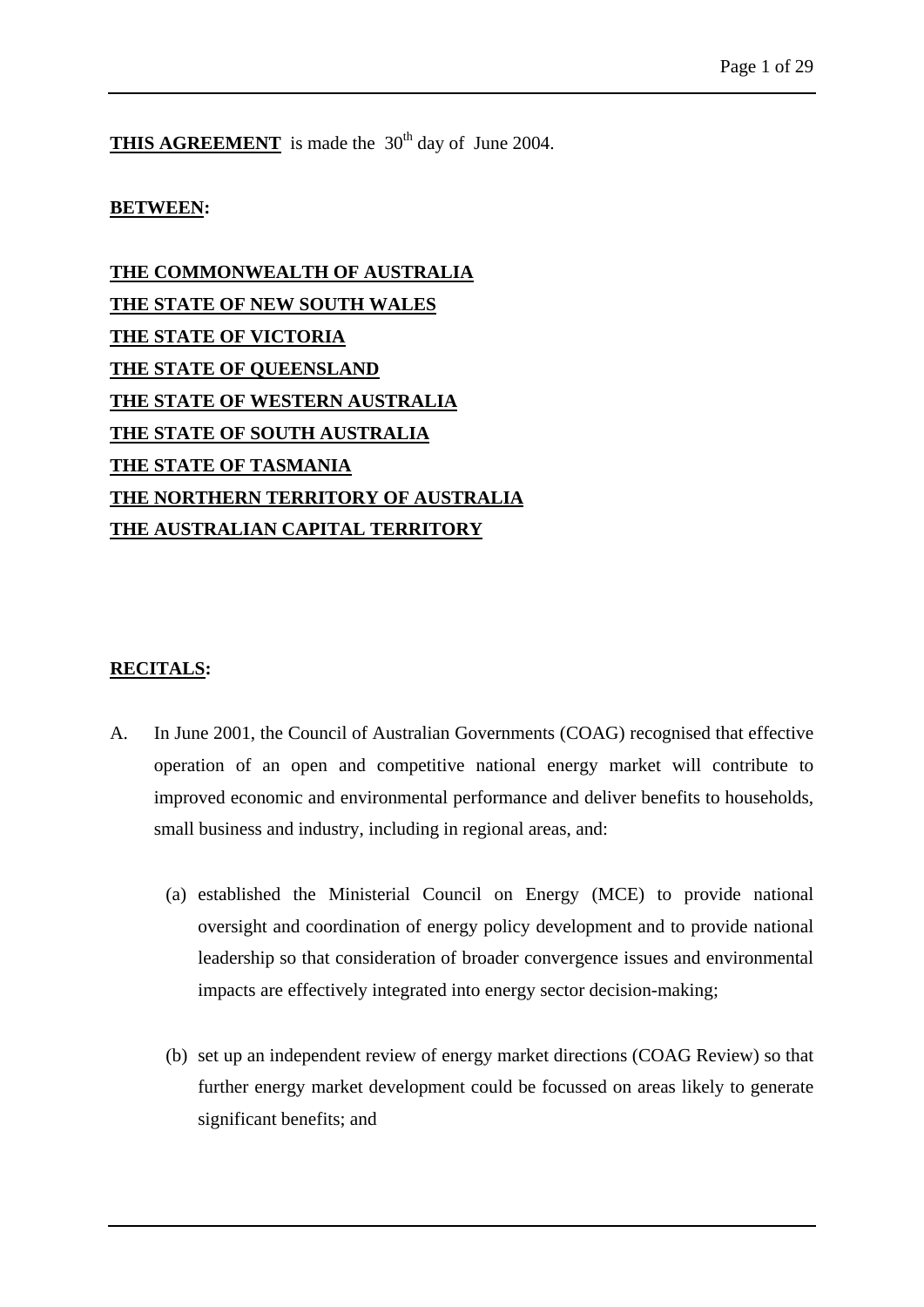- (c) established a national energy policy framework to guide future energy policy decision-making by jurisdictions and to provide increased policy certainty for energy users and for the energy sector.
- B. As a substantial response to the COAG Review and other matters, the MCE provided a report to COAG, the *Reform of Energy Markets,* on 11 December 2003.
- C. On 30 June 2004, the Parties entered into the Australian Energy Market Agreement 2004 to give effect to the recommendations in the MCE report.
- D. The Parties have by written notice under clause 3.3 agreed to amend the Australian Energy Market Agreement 2004.

#### **OPERATIVE PROVISIONS:**

# <span id="page-6-0"></span>1. **PRELIMINARY**

- 1.1 This agreement may be referred to as the Australian Energy Market Agreement 2004 as amended.
- 1.2 This agreement includes the attached annexures.
- 1.3 The Parties agree that:
	- (a) this agreement overrides and replaces the National Electricity Market Legislation Agreement of 9 May 1996; and
	- (b) this agreement prevails to the extent of any inconsistency with the Natural Gas Pipelines Access Agreement of 7 November 1997 and overrides and replaces that agreement on the commencement of the National Gas Law other than the obligations from that agreement set out in Annexure 4.
- 1.4 The Parties have each endorsed the MCE Report on *Reform of Energy Markets* of 11 December 2003 and have agreed to the recommendations in the MCE Report to provide the basis for the development of a truly national and efficient energy market as amended by this agreement. This report is summarised in Annexure 1.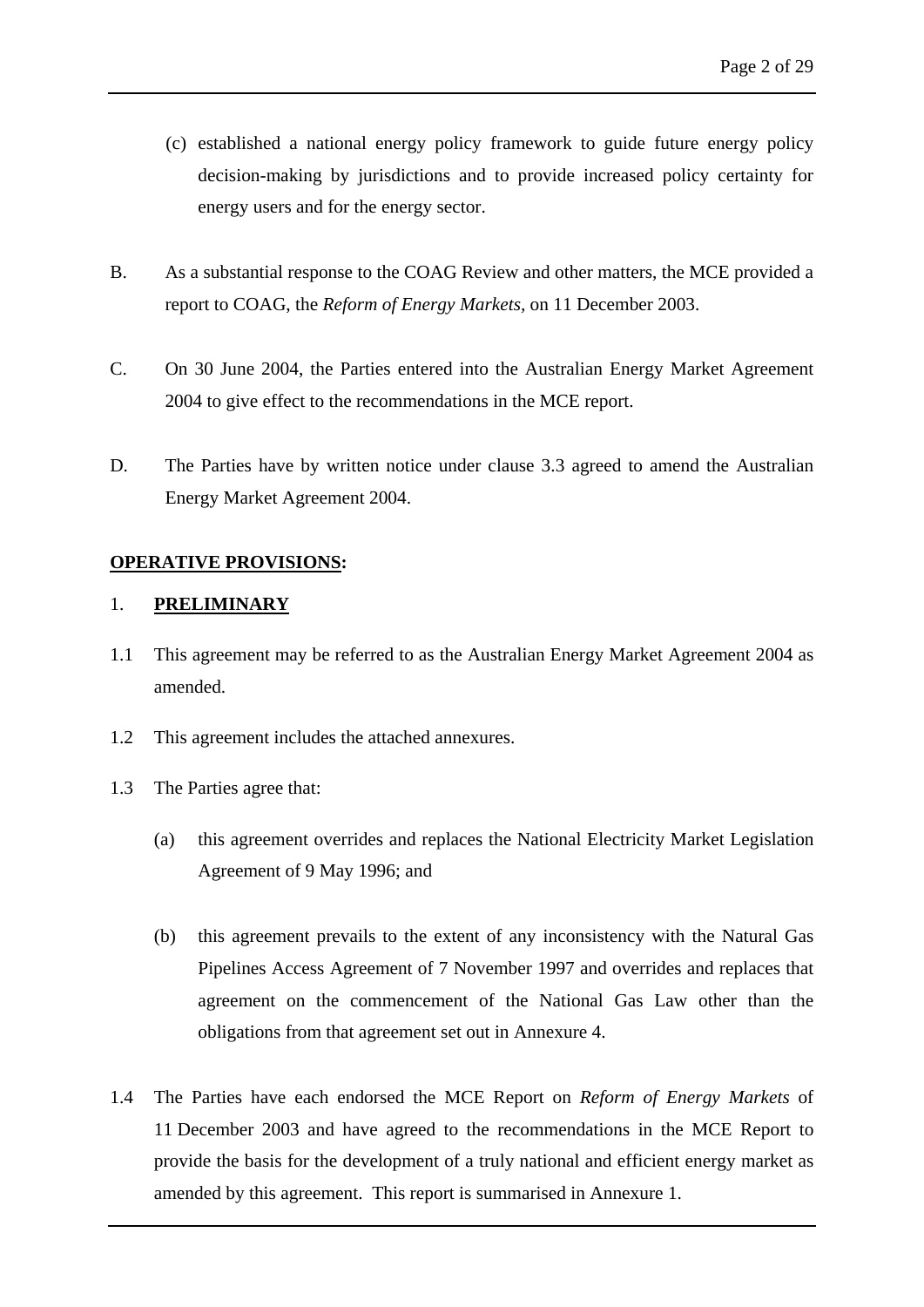- 1.5 For the avoidance of doubt, this agreement is not intended to give rise to legal obligations among the Parties.
	- (a) Nothing in this Agreement affects the right of any of the Parties to develop, implement and/or maintain (whether through legislation, regulation, administrative initiatives or otherwise) policies relating to environmental (including greenhouse), energy efficiency (including demand management) and planning issues within their own jurisdictions
- 1.6 In this agreement, unless the contrary intention appears:
	- (a) **"ACCC"** means the Australian Competition and Consumer Commission established by section 6A of the *Trade Practices Act 1974* (Cth);
	- (b) **"AEMC"** means the Australian Energy Market Commission established by section 5 of the *Australian Energy Market Commission Establishment Act 2004*  (SA) pursuant to this agreement;
	- (c) **"AER"** means the Australian Energy Regulator established by section 44AE of the *Trade Practices Act 1974* pursuant to this agreement;
	- (d) "**Australian Energy Market Legislation**" means:
		- (i) the *Australian Energy Market Commission Establishment Act 2004* (SA) and Part IIIAA of the *Trade Practices Act 1974*;
		- (ii) the Electricity Legislation and the Gas Legislation as amended by the Implementing Legislation;
		- (iii) the Implementing Legislation;

and, for the avoidance of doubt, includes the National Electricity Law, National Electricity Rules, National Gas Law and National Gas Rules as amended from time to time.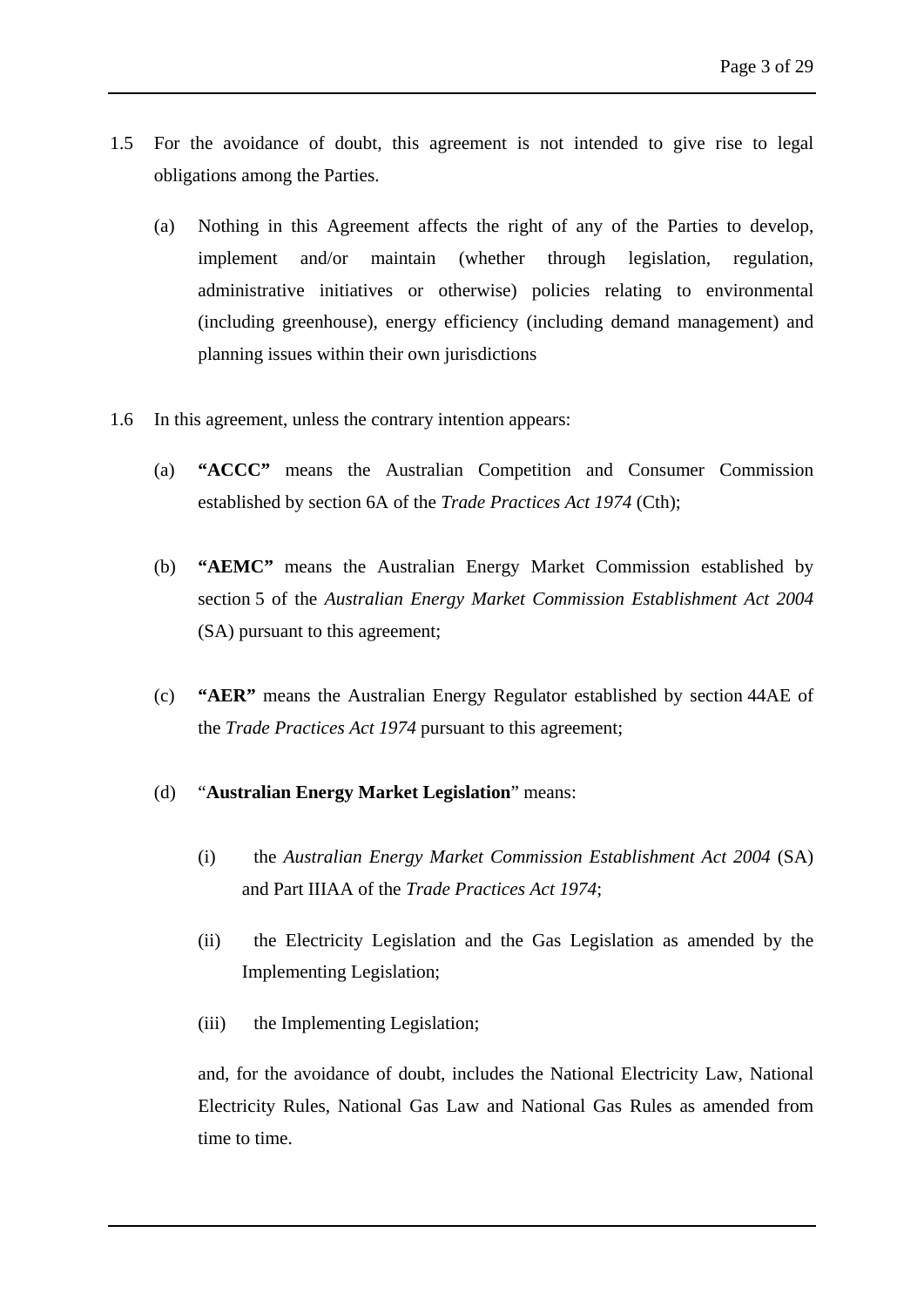- (e) "**certify**", "**certified**" or "**certification**" means attaining a positive decision under paragraph 44N(1)(a) of the *Trade Practices Act 1974* in relation to the effectiveness of an access regime. An effective access regime is no longer considered certified if it has been substantially modified according to subsection 44H(6) of the *Trade Practices Act 1974*;
- (f) "**COAG**" means the Council of Australian Governments;
- (g) **"Code Registrar"** means a person appointed to or acting in the position of Code Registrar and appointed under the *Gas Pipelines Access (South Australia) Act 1997* of South Australia;
- (h) "**Commonwealth AER Member**" means the AER member appointed by the Chair of the ACCC in accordance with clause 7.3 and Part IIIAA of the *Trade Practices Act 1974*;
- (i) "**Economic Regulation Authority**" means the authority established by section 4 of the *Economic Regulation Authority Act 2003* (WA);
- (j) **"Electricity Legislation**" means existing legislation giving effect to the National Electricity Market, including the *National Electricity (South Australia) Act 1996,*  the *National Electricity (South Australia) Regulations*, the legislation of the other jurisdictions participating in the NEM that applies the NEL, the Regulations and the National Electricity Rules including any associated regulations;
- (k) **"Gas Legislation"** means existing legislation enacted pursuant to clause 5 of the Natural Gas Pipelines Access Agreement including the *Gas Pipelines Access (South Australia) Act 1997*, the *Gas Pipelines Access (South Australia) Regulations,* the *Gas Pipelines Access (Western Australia) Act 1998,* the *Gas Pipelines Access (Western Australia) Regulations,* the legislation of any other jurisdiction that applies any part of the *Gas Pipelines Access (South Australia) Act 1997* and regulations in force under that Act, the Gas Pipelines Access Law and the National Gas Code;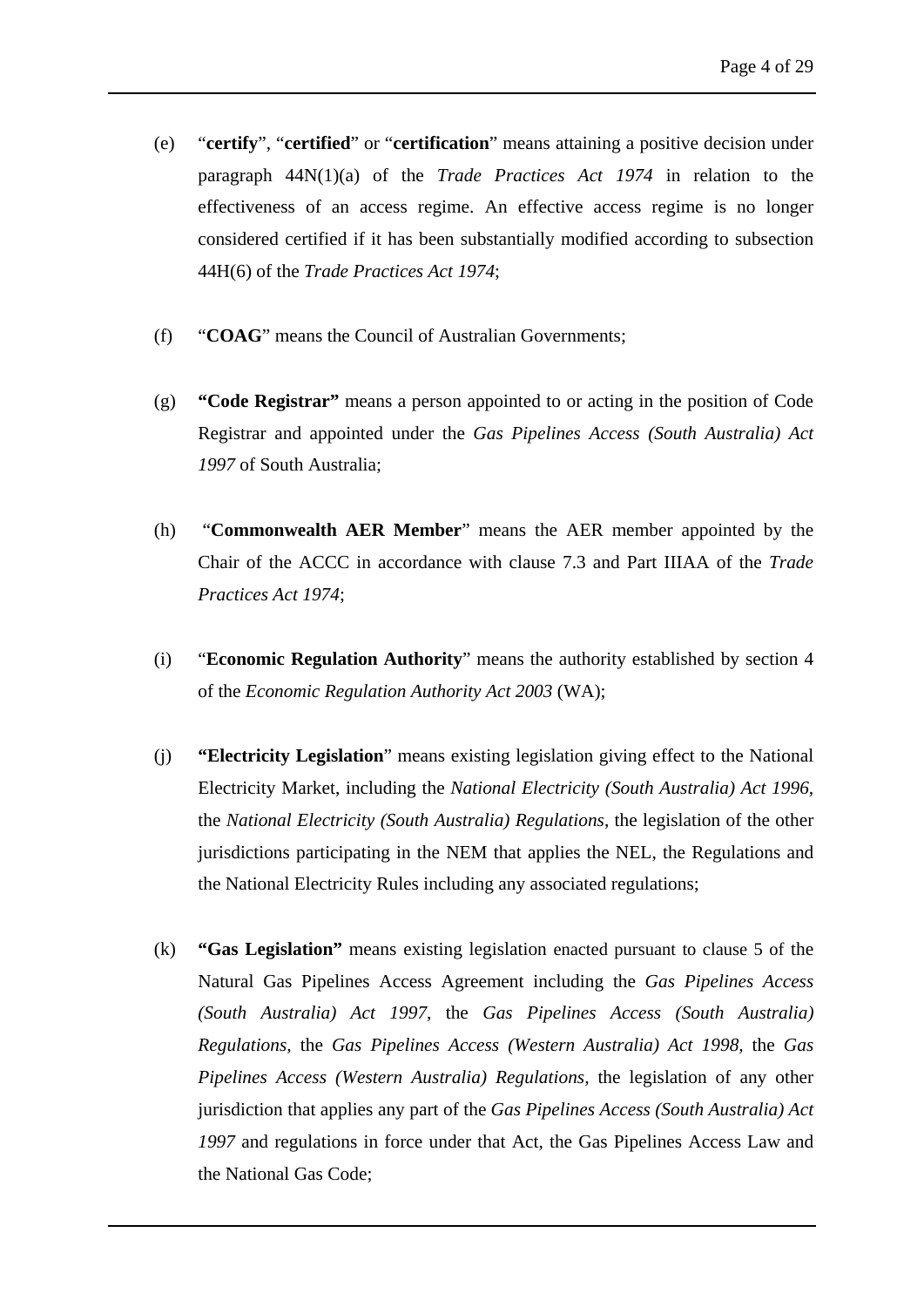- (l) **"Gas Pipelines Access Law"** means Schedule 1 to the *Gas Pipelines Access (South Australia) Act 1997* (SA) and Schedule 1 of the *Gas Pipelines Access (WA) Act 1998*;
- (m) "**Implementing Legislation**" means legislation:
	- (i) amending the Electricity Legislation and the Gas Legislation required to give effect to this agreement;
	- (ii) conferring functions and powers on the AEMC and the AER in accordance with this agreement;
	- (iii) subjecting each Party to the jurisdiction of the AER and the AEMC in accordance with the relevant anticipated timetables in clauses 8 and 9;

and, for the avoidance of doubt, does not include any law the primary object or purpose of which is not the subject of this agreement (including those whose object is to give effect to State and Territory Distribution and Retail Regulatory Functions);

- (n) **"legislation"** includes regulations;
- (o) **"Ministerial Council on Energy"** or **"MCE"** means the body established on 8 June 2001, being the Council of Ministers with primary carriage of energy matters at national level comprising Ministers representing the Commonwealth and each of the States and Territories;
- (p) **"MCE Minister"** means the Minister of the Crown in right of a Party appointed to represent that Party for the purposes of this agreement, and includes any delegate of that Minister;
- (q) "**National Distribution and Retail Regulatory Function**" means a function described in Annexure 2 as 'National';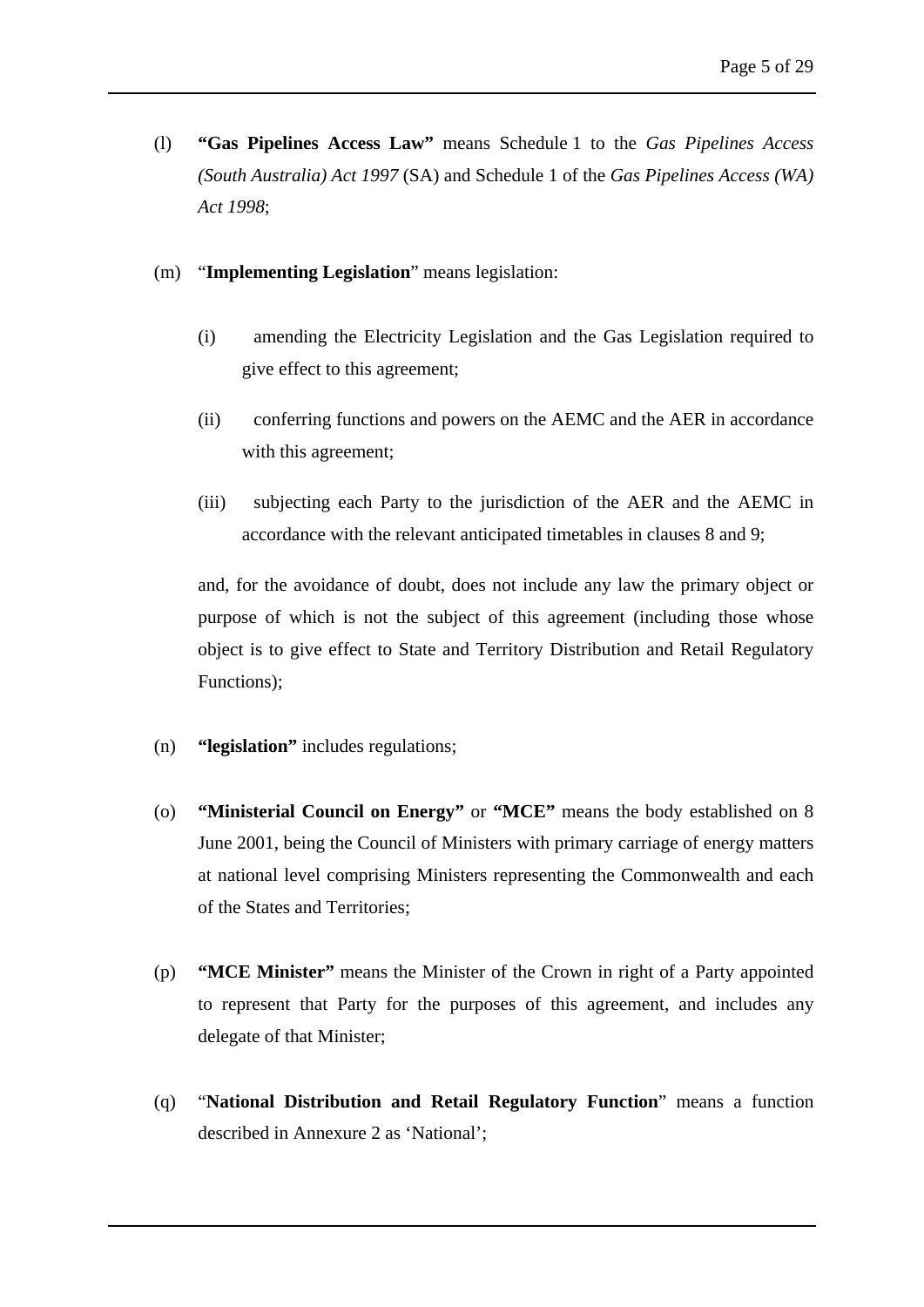- (r) **"National Electricity Rules"** means the initial National Electricity Rules made under section 90 of the NEL and any subsequent rules made by the AEMC under the NEL (including amendments to the initial rules);
- (s) **"National Gas Code"** means the National Third Party Access Code for Natural Gas Pipeline Systems approved by each of the relevant Ministers of the Parties as amended and in operation for the time being;
- (t) **"National Gas Law"** means the law which is to be made in accordance with this agreement replacing the Gas Pipelines Access Law and relevant parts of the National Gas Code, and the equivalent legislation in Western Australia;
- (u) **"National Gas Rules"** means rules which are to be made in accordance with this agreement replacing the remainder of the National Gas Code;
- (v) "**NCC**" means the National Competition Council established by section 29A of the *Trade Practices Act 1974*;
- (w) **"NECA"** means the National Electricity Code Administrator Limited A.C.N 073 942 775;
- (x) **"NEL"** means the National Electricity Law set out in the Schedule to the *National Electricity (South Australia) Act 1996*;
- (y) **"NEM"** means the national electricity market governed by the NEL and the National Electricity Rules;
- (z) **"NEM jurisdiction"** means a jurisdiction that has in force legislation applying the NEL as a law of that jurisdiction;
- (aa) **"NEMMCO"** means the National Electricity Market Management Company Limited A.C.N 072 010 327;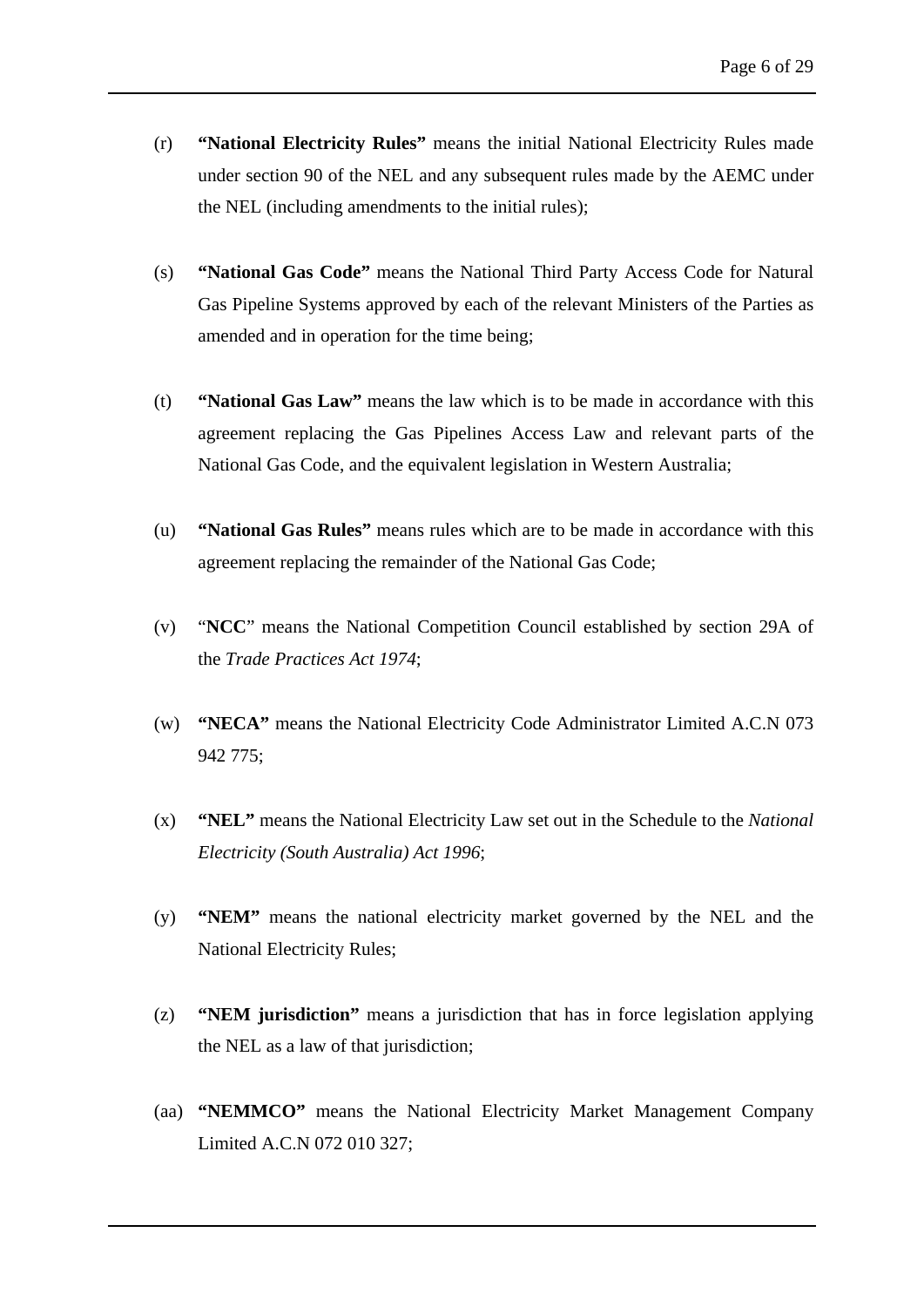- (bb) **"NET"** means the National Electricity Tribunal established under Part 3 of the *National Electricity (South Australia) Act 1996* before the commencement of the repeal of Part 3 by the *National Electricity (South Australia) (New National Electricity Law) Amendment Act 2005*;
- (cc) **"Natural Gas Pipelines Access Agreement"** means the Natural Gas Pipelines Access Agreement dated 7 November 1997 as amended being the intergovernmental agreement by which the Parties agreed to implement a uniform national legislative framework governing access to natural gas transmission and distribution pipelines between and within jurisdictions;
- (dd) **"NGPAC"** means the National Gas Pipelines Advisory Committee established under the Natural Gas Pipelines Access Agreement (which terms have the meaning given in the Gas Pipelines Access Law made under the *Gas Pipelines Access (South Australia) Act 1997* and applied as a law of South Australia);
- (ee) **"Parties"** means the parties to this agreement and **"Party"** means any one of them;
- (ff) "**State and Territory AER Members**" means the AER members appointed by the States and Territories in accordance with clause 7.3 and Part IIIAA of the *Trade Practices Act 1974*; and
- (gg) **"State and Territory Distribution and Retail Regulatory Function**" means a function remaining with States and Territories in accordance with clause 14.7.
- 1.7 For the avoidance of doubt, this agreement is intended to be the Australian Energy Market Agreement as amended from time to time referred to in section 44AE of the *Trade Practices Act 1974.*

# <span id="page-11-0"></span>2. **OBJECTIVES**

2.1 The objectives of this agreement are: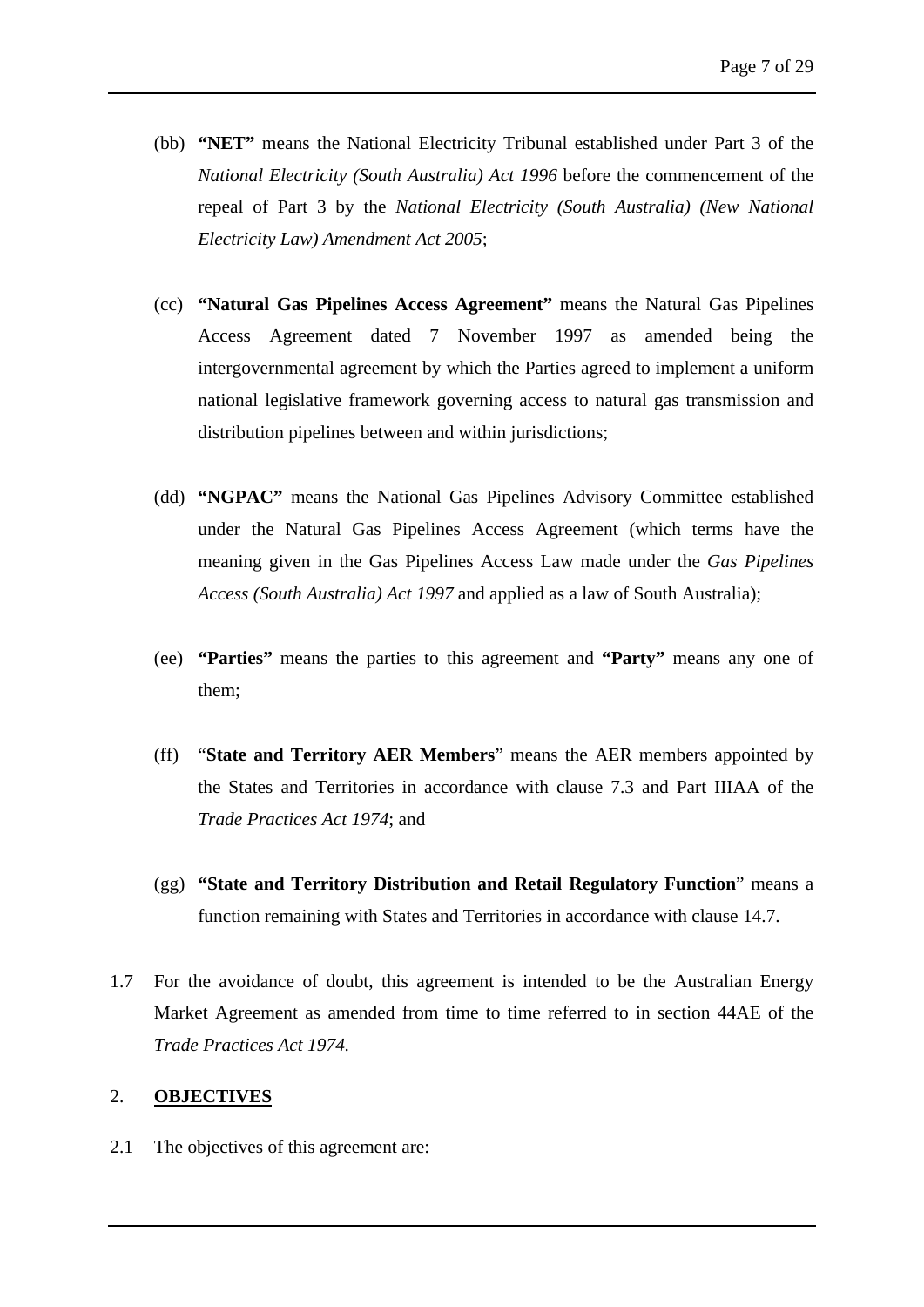- (a) the promotion of the long term interests of consumers with regard to the price, quality and reliability of electricity and gas services; and
- (b) the establishment of a framework for further reform to:
	- (i) strengthen the quality, timeliness and national character of governance of the energy markets, to improve the climate of investment;
	- (ii) streamline and improve the quality of economic regulation across energy markets to lower the cost and complexity of regulation facing investors, enhance regulatory certainty, and lower barriers to competition;
	- (iii) improve the planning and development of electricity transmission networks, to create a stable framework for efficient investment in new (including distributed) generation and transmission capacity;
	- (iv) enhance the participation of energy users in the markets including through demand side management and the further introduction of retail competition, to increase the value of energy services to households and businesses;
	- (v) further increase the penetration of natural gas, to lower energy costs and improve energy services, particularly to regional Australia, and reduce greenhouse emissions; and
	- (vi) address greenhouse emissions from the energy sector, in light of the concerns about climate change and the need for a stable long-term framework for investment in energy supplies.

#### <span id="page-12-0"></span>3. **OPERATION OF AGREEMENT**

- 3.1 This agreement is effective when executed by all Parties.
- 3.2 The Parties will use all reasonable measures to comply with the dates in this agreement but acknowledge that any date may be altered by the unanimous agreement of the MCE Ministers.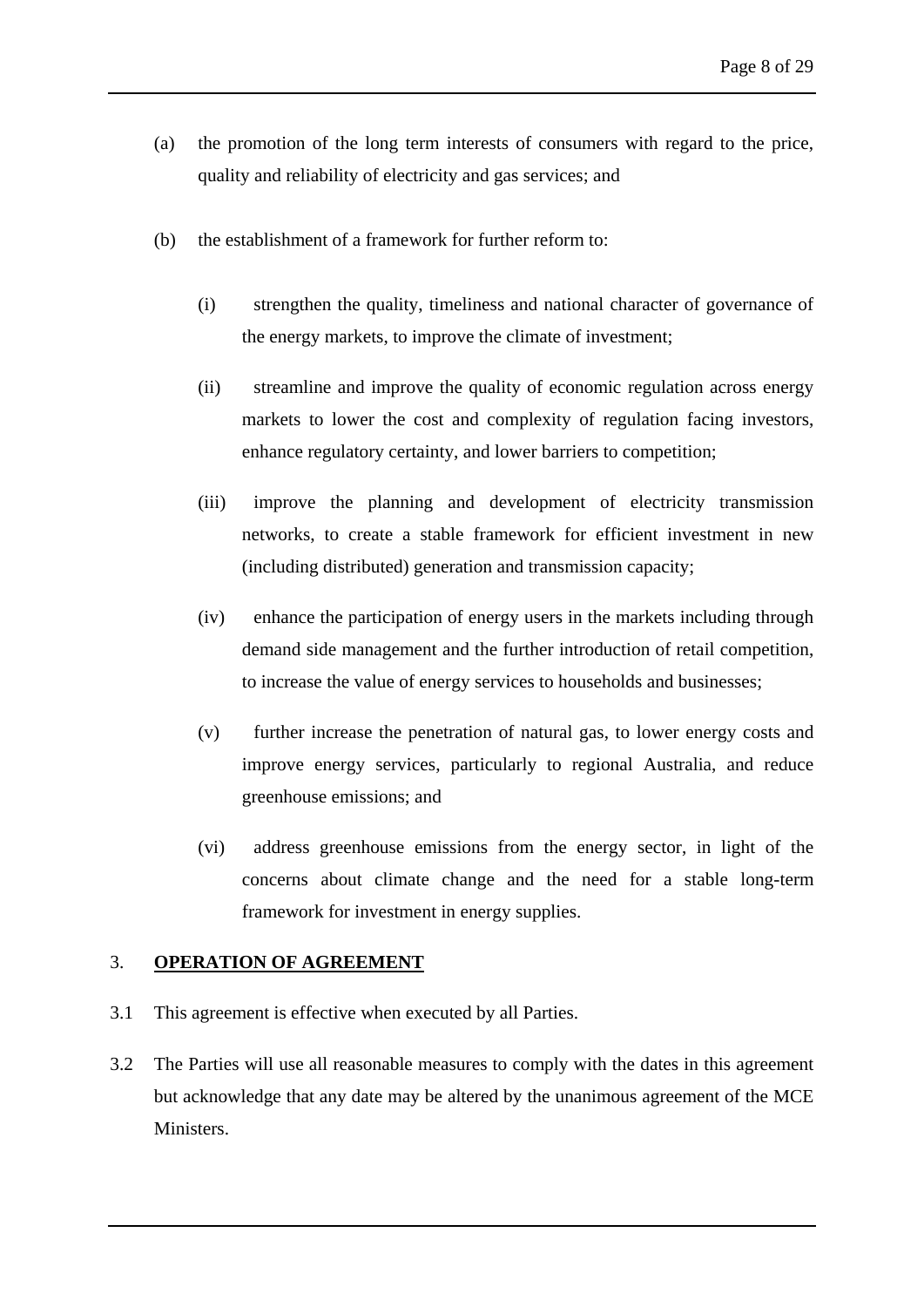3.3 This agreement may be amended upon unanimous agreement of the Parties by a notice signed by all Parties setting out the terms of the amendment and the date on which the amendment will come into force.

# <span id="page-13-0"></span>4. **MINISTERIAL COUNCIL ON ENERGY**

#### **Role of the MCE**

- 4.1 The Parties agree that the MCE is the national policy and governance body for the Australian energy market including for electricity and gas.
- 4.2 The MCE will report to COAG on the operation of this agreement and any proposed amendments.
- 4.3 The Parties agree that the MCE has responsibility for:
	- (a) the national energy policy framework;
	- (b) policy oversight of, and future strategic directions for the Australian energy market;
	- (c) governance and institutional arrangements for the Australian energy market;
	- (d) the legislative and regulatory framework within which the market operates and natural monopolies are regulated;
	- (e) longer-term, systemic and structural energy issues that affect the public interest; and
	- (f) such other energy related responsibilities as are conferred by Commonwealth, State or Territory legislation and unanimously agreed by the MCE consistent with this agreement.
- 4.4 The Parties agree that the MCE has: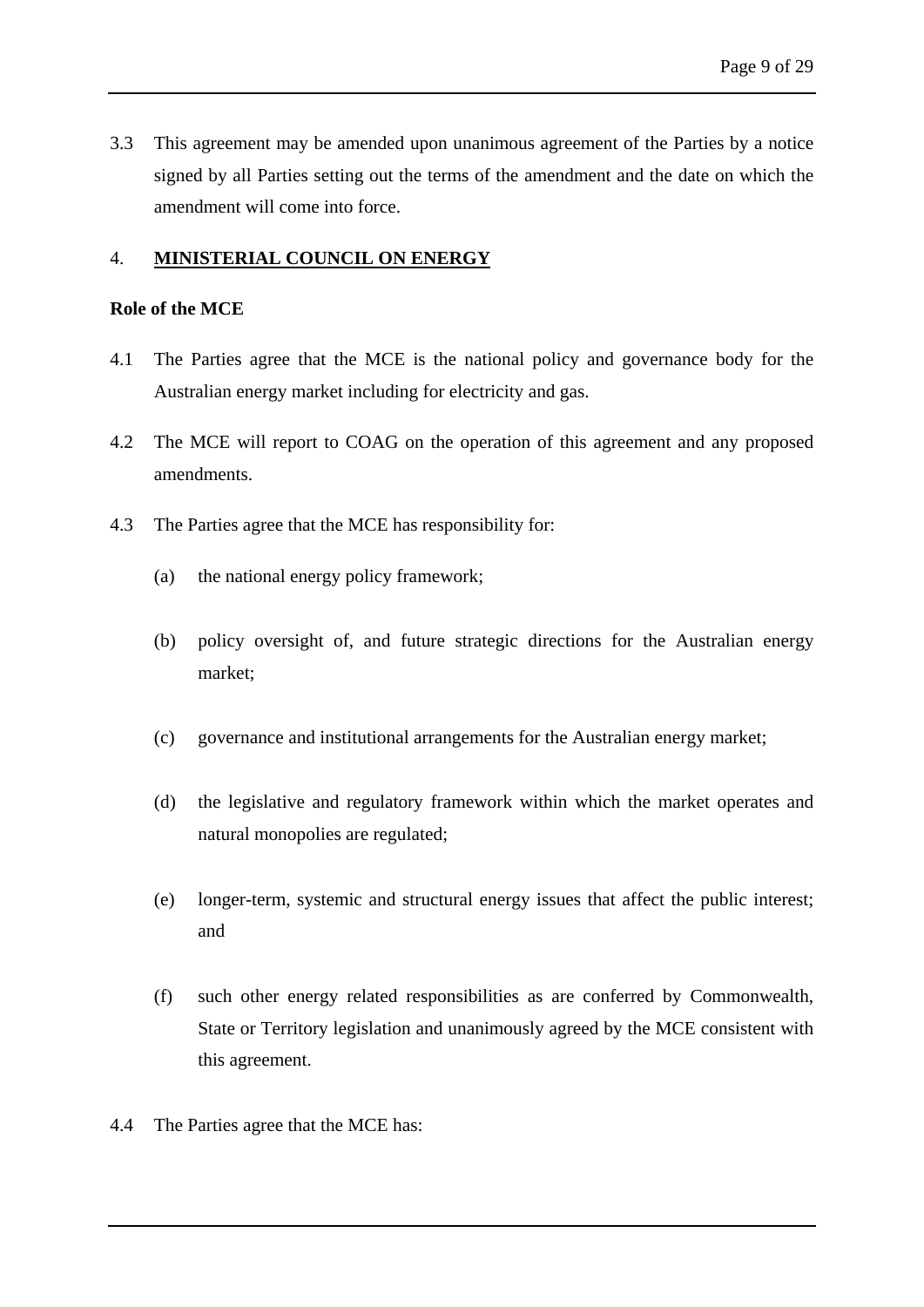- (a) power to issue statements of policy principles to the AEMC with respect to rulemaking or electricity or gas market reviews;
- (b) power to recommend appointments of commissioners to the AEMC in accordance with this agreement and the *Australian Energy Market Commission Establishment Act 2004* (SA);
- (c) power to recommend certain appointments of members to the AER in accordance with this agreement and the *Trade Practices Act 1974*; and
- (d) any other energy related power conferred on it by agreement between the Parties or by legislation.
- 4.5 The Parties agree that the MCE will not be engaged directly in the day-to-day operation of the energy markets or the conduct of regulators.

# **Operation and Voting**

- 4.6 Except as provided for in this agreement, the Parties agree that the MCE may establish such rules concerning its operation as it considers appropriate, including rules concerning frequency of meetings, chairing, and making of decisions.
- 4.7 The Parties agree that:
	- (a) decisions of the MCE concerning the NEM will be made by agreement of the MCE Ministers representing Parties that are NEM jurisdictions; and
	- (b) Western Australia and the Northern Territory of Australia can participate as observers in decision-making relating to the NEM.
- 4.8 For the avoidance of doubt, the Parties agree that all Parties can participate in decisionmaking relating to the operations, powers and functions of the relevant regulator under the Gas Pipeline Access Law and National Gas Law, including the National Gas Code and Rules, as appropriate.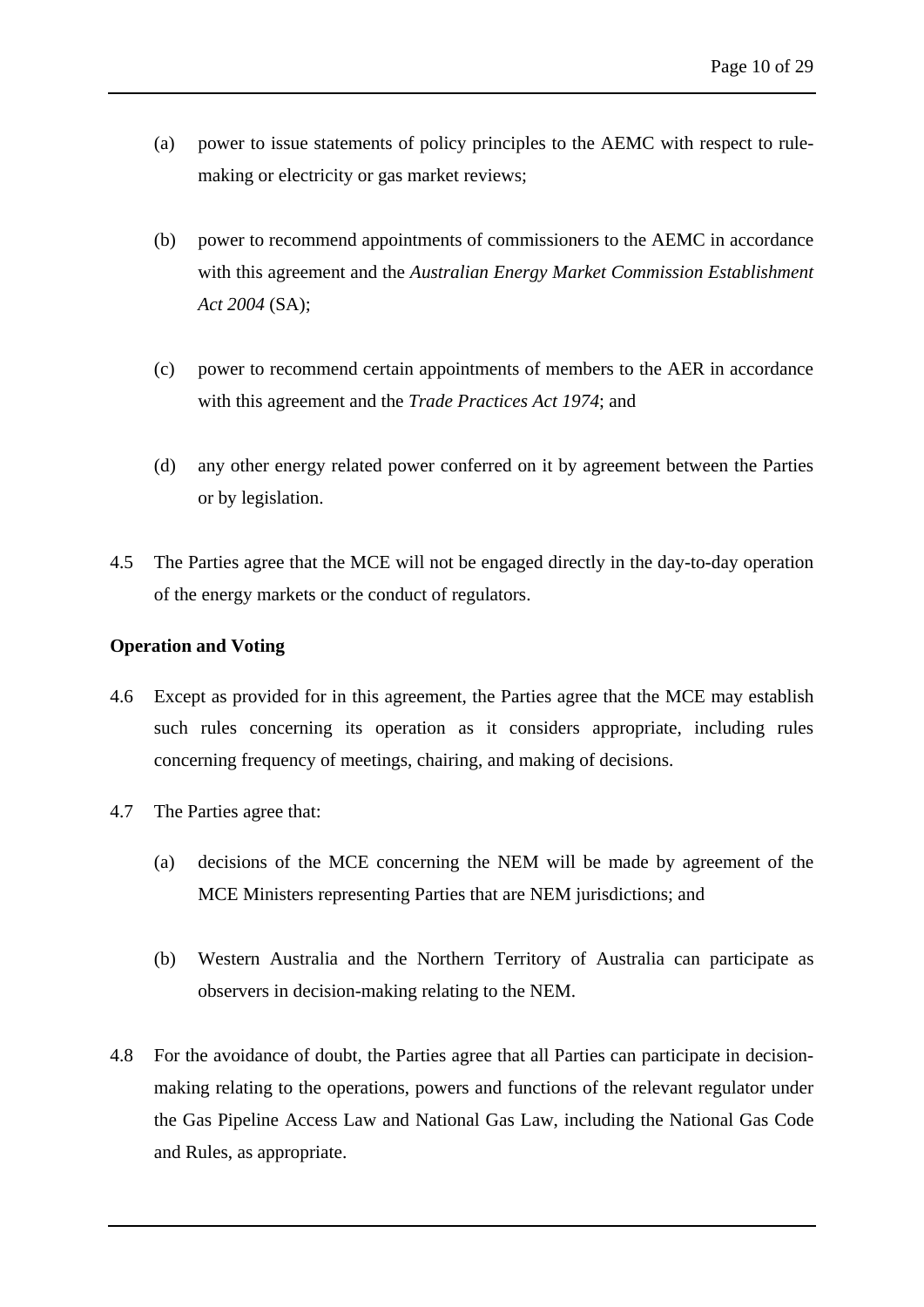4.9 For the avoidance of doubt, "decision" in this clause includes a decision, resolution, direction, recommendation, appointment or other matter to be determined by the MCE.

# <span id="page-15-0"></span>5. **AUSTRALIAN ENERGY MARKET INSTITUTIONS**

- 5.1 The Parties agree that the Australian energy market institutions will comprise:
	- (a) The AEMC, responsible for rule-making and energy market development at a national level, including in respect of the National Electricity Rules and the National Gas Rules.
	- (b) The AER, responsible for economic regulation and compliance at a national level, including in respect of the Australian Energy Market Legislation.
	- (c) NEMMCO, responsible for the day-to-day operation and administration of both the power system and electricity wholesale spot market in the NEM and other support activities.
- 5.2 The Parties have agreed to the establishment of the AEMC and AER through this agreement and agree the conferral of functions and powers and the imposition of duties in accordance with this agreement.

# <span id="page-15-1"></span>6. **AUSTRALIAN ENERGY MARKET LEGISLATION**

- 6.1 The obligations of each of the Parties under this clause 6 are to be read subject to any qualifications relevant to the participation of jurisdictions under this agreement.
- 6.2 The Parties note that revisions to the national legislative and regulatory framework have been introduced in the NEM in the form of amendments to the Electricity Legislation with effect from 1 July 2005 and the establishment of the AER and AEMC.
- 6.3 Each of the Parties agrees to further develop and implement a national legislative framework for the energy market, comprising the Australian Energy Market Legislation, with consistent application and effect within each Party's jurisdiction. To this end, the Parties agree to the following: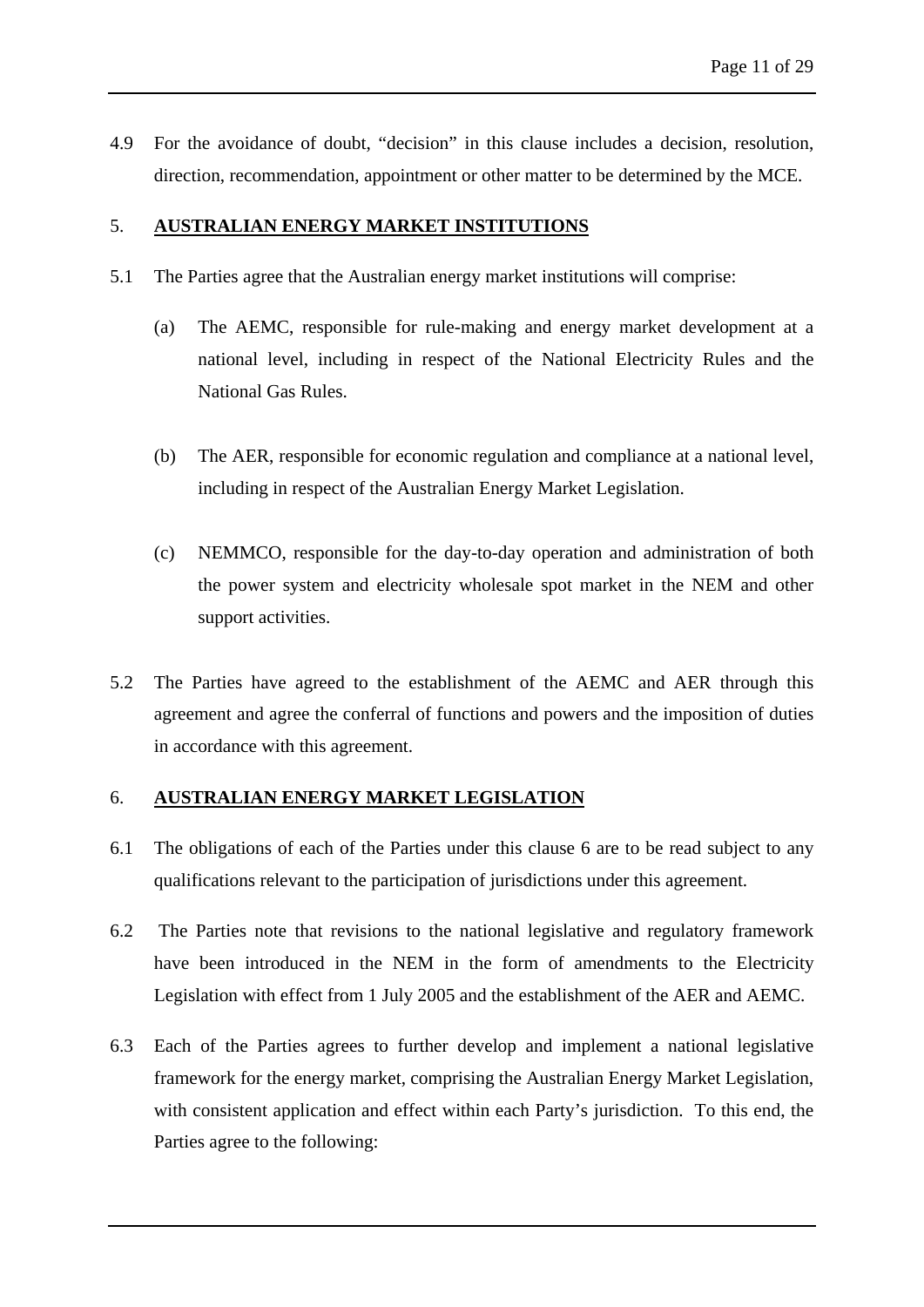# **Commonwealth, New South Wales, Victoria, Queensland, Tasmania and the Australian Capital Territory**

(a) The Commonwealth of Australia and each of the States of New South Wales, Victoria, Queensland, Tasmania and the Australian Capital Territory will submit to its Parliament Implementing Legislation with the effect of conferring functions and powers in respect of electricity and natural gas on the AEMC and on the AER in accordance with the terms of this agreement, and enabling the AEMC and the AER to exercise those functions and powers within their respective jurisdictions.

#### **South Australia**

- (b) The State of South Australia will submit to its Parliament Implementing Legislation with the effect of:
	- (i) amending the Gas Legislation to create the National Gas Law and National Gas Rules conferring functions and powers on the AER and AEMC in accordance with this agreement and the direction of the MCE;
	- (ii) applying the National Gas Law within South Australia; and
	- (iii) making other consequential amendments to the Electricity Legislation and the Gas Legislation as may be necessary on the request of the MCE.

#### **Western Australia**

- (c) The State of Western Australia will submit to its Parliament:
	- (i) Implementing Legislation conferring functions and powers on the AEMC in respect of natural gas pipeline access only and enabling the AEMC to exercise its functions and powers in Western Australia's jurisdiction in accordance with this agreement and making consequential amendments to the *Gas Pipelines Access (WA) Act 1998;*
	- (ii) if the State of Western Australia at its discretion and in consultation with the MCE elects to become subject to the jurisdiction of the AEMC and the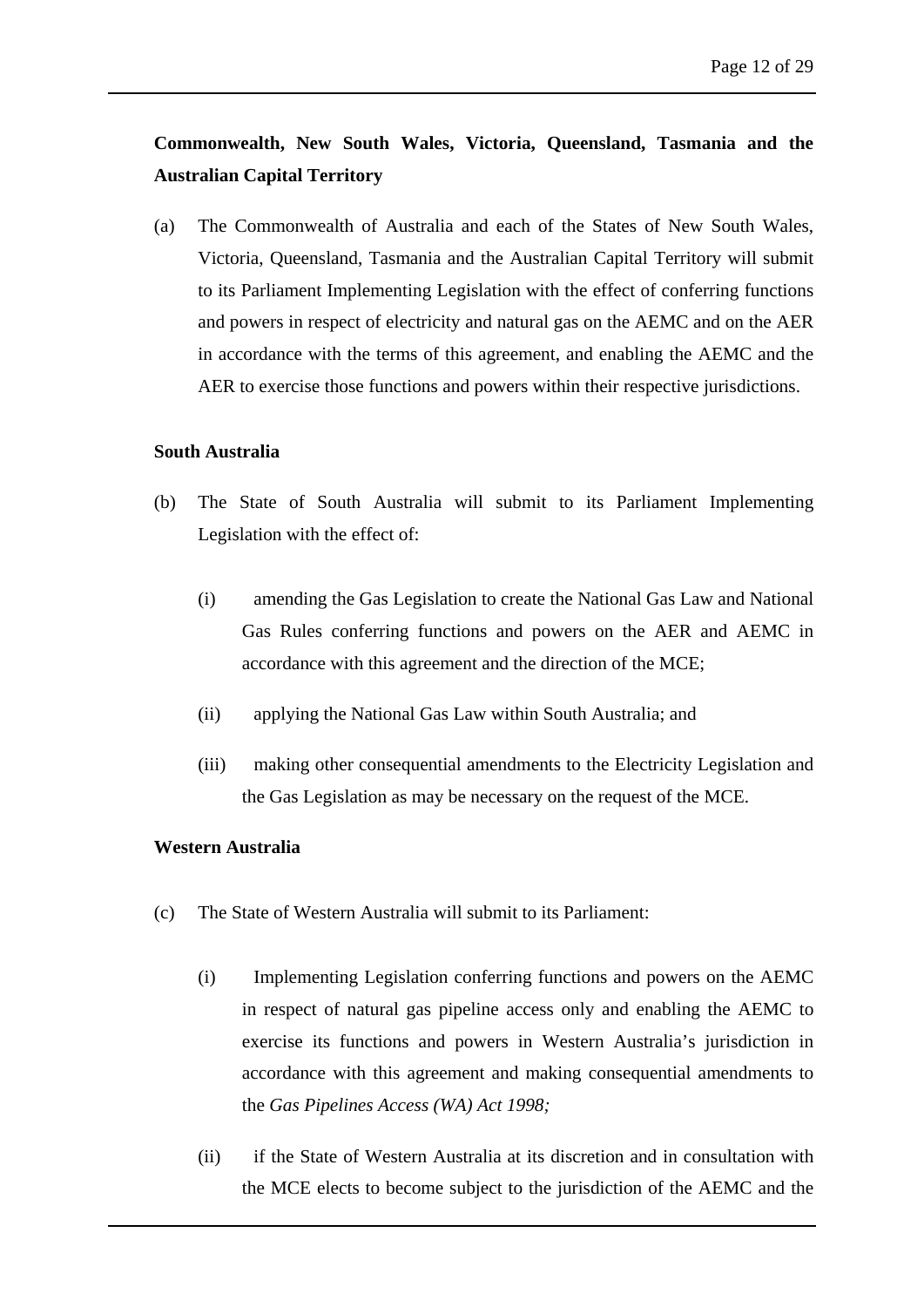AER in respect of electricity, of the AER in respect of natural gas or the AEMC in respect of natural gas distribution (other than gas pipeline access) and retail, such legislation as may be necessary to confer the relevant functions and powers on those bodies and for those bodies to exercise those functions and powers in Western Australia; and

(iii) if the State of Western Australian at its discretion elects to adopt aspects of the national framework for distribution and retail regulation, such legislation as may be necessary to adopt these.

#### **Northern Territory**

- (d) The Northern Territory of Australia will submit to its Parliament Implementing Legislation with the effect of:
	- (i) conferring functions and powers in respect of natural gas only on the AEMC and on the AER in accordance with the terms of this agreement, and enabling the AEMC and the AER to exercise those functions and powers in the jurisdiction of the Northern Territory of Australia; and
	- (ii) if the Northern Territory at its discretion and in consultation with the MCE elects to become subject to the jurisdiction of the AEMC and the AER in respect of electricity, conferring functions and powers in respect of electricity on those bodies and enacting such legislation as may be necessary to exercise those functions and powers in the Northern Territory.

#### **All Parties**

- 6.4 Each Party will submit its proposed Implementing Legislation for unanimous approval by MCE Ministers and take all reasonable measures to ensure its legislation is enacted and proclaimed expeditiously and in the form approved.
- 6.5 Each Party will take all steps reasonably necessary to, in accordance with the extent of their participation under this agreement, repeal or amend (to the extent necessary to ensure consistency) any legislation which is inconsistent with, or would alter the effect, scope or operation of the Australian Energy Market Legislation or this agreement.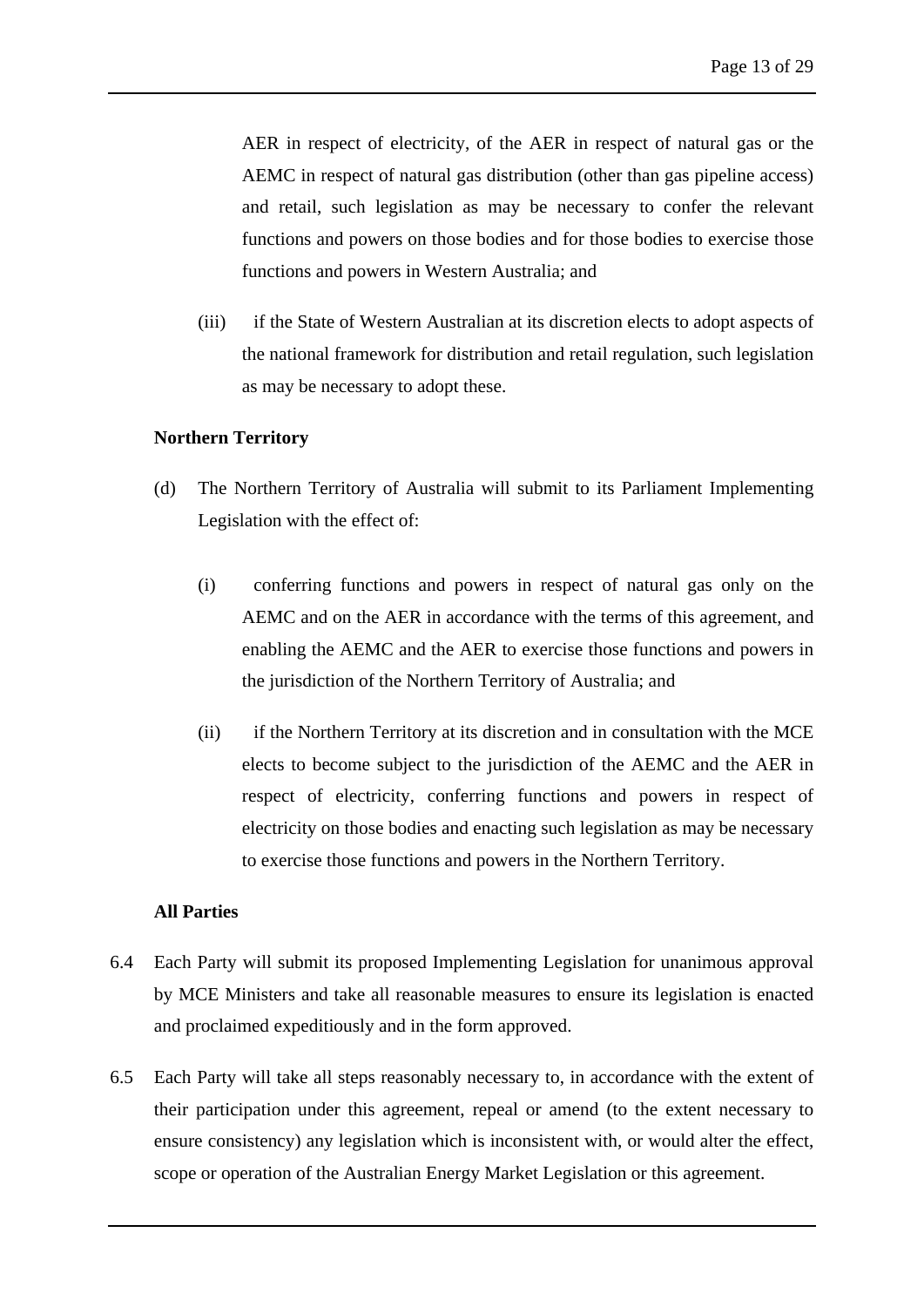# **Amending Legislation and Regulations**

- 6.6 Australian Energy Market Legislation may only be amended, and regulations may only be made pursuant to the Australian Energy Market Legislation as amended from time to time, with the agreement of the MCE. The Party or Parties that are required to legislate to give effect to any amending legislation or to enact regulations will take all reasonable measures to secure the relevant enactment in accordance with a timetable agreed by the MCE.
- 6.7 A Party will not take any action that would limit, vary or alter the effect, scope or operation of the Australian Energy Market Legislation without the agreement of the MCE.

# <span id="page-18-0"></span>7. **APPOINTMENTS TO THE AEMC AND THE AER**

# **AEMC Appointments**

- 7.1 The appointment of Commissioners to the AEMC will be in accordance with the *Australian Energy Market Commission Establishment Act 2004* (SA) and this agreement. Commissioners will be appointed for a term of five years. Appointments to the AEMC will be made by the Governor-in-Council of South Australia on the recommendation of the relevant MCE Ministers, through the Minister responsible for the South Australian AEMC establishment legislation.
- 7.2 One of the State and Territory AEMC Commissioners is also to be recommended for appointment as Chair of the AEMC by agreement of at least six (6) of the States and Territories for an initial term of five years.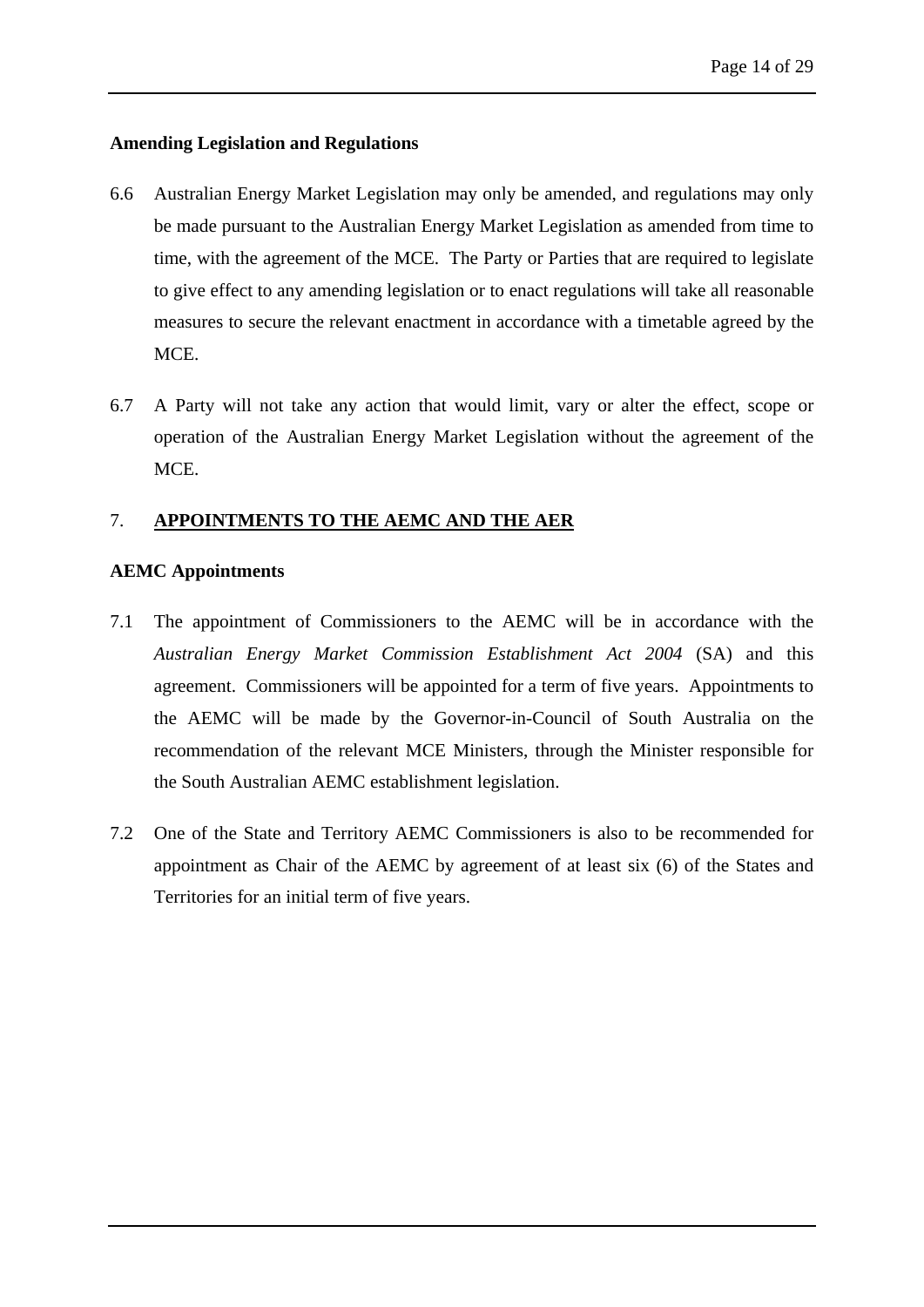# **AER Appointments**

- 7.3 The appointment of Commissioners to the AER will be in accordance with the terms of Part IIIAA of the *Trade Practices Act 1974* and the terms of this agreement. The AER will consist of 3 members, two of whom are to be recommended for appointment by agreement of at least five (5) of the MCE Ministers representing each of the States and Territories that have elected to be subject to the jurisdiction of the AER ("State and Territory AER Members") and the third to be recommended for appointment by the Chair of the ACCC ("Commonwealth AER Member"). Provision may be made for the appointment of acting Members on the same basis.
- 7.4 Should Western Australia elect to become subject to the jurisdiction of the AER, the two State and Territory AER Members (including acting appointments) are to be recommended for appointment by agreement of at least six (6) of the MCE Ministers representing each of the States and Territories.
- 7.5 Members will be appointed for a term of up to five years. Appointments to the AER will be made by the Governor-General-in-Council on the recommendation of the relevant MCE Ministers, through the Minister responsible for the Commonwealth AER legislation.
- 7.6 A Member will be recommended for appointment as Chair of the AER by agreement of the Commonwealth MCE Minister and a simple majority of the MCE Ministers representing Parties that are subject to the jurisdiction of the AER. The first Chair will be appointed for a term of three years with an option for extension.

# <span id="page-19-0"></span>8. **FUNCTIONS OF THE AEMC**

- 8.1 The AEMC has or will be given the following functions:
	- (a) all rule-making and market development functions in respect of the NEM electricity wholesale market and transmission networks, including undertaking changes to the National Electricity Rules and initiating rule changes of a minor administrative nature;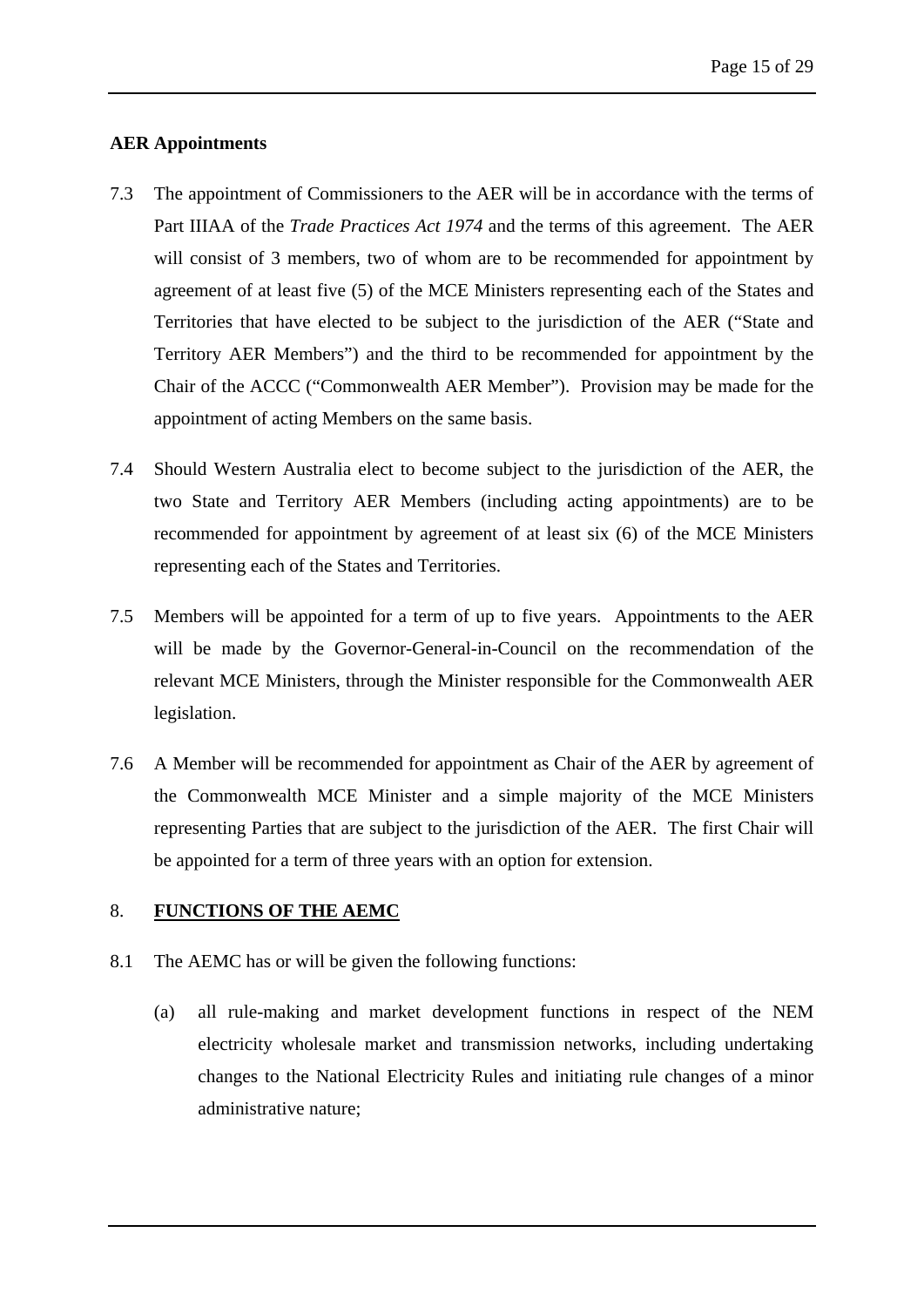- (b) by no later than 1 January 2007, all functions associated with rule-making currently performed by the National Gas Pipelines Advisory Committee and, to the extent applicable, the Code Registrar in respect of natural gas transmission and distribution networks and related market development functions;
- (c) rule-making and market development functions conferred by jurisdictions in respect of electricity and natural gas distribution networks and retail markets in accordance with clauses 6 and [14;](#page-27-0)
- (d) undertaking electricity and gas market reviews;
- (e) complying with statements of policy principles issued by the MCE provided that these statements of policy principles are:
	- (i) consistent with the provisions in the *Australian Energy Market Commission Establishment Act 2004* (SA)*,* NEL and the National Gas Law;
	- (ii) given in writing;
	- (iii) made in respect of either proposed rule-making or electricity or gas market reviews;
	- (iv) where made in respect of the NEM are made by agreement of the MCE Ministers representing the Parties that are NEM jurisdictions; and
	- (v) where made in respect of natural gas are made by agreement of MCE Ministers; and
- (f) such other functions as may from time to time be agreed unanimously by the MCE Ministers and are conferred by legislation.
- 8.2 The Parties agree that the AEMC's functions in relation to electricity as described in this clause will be contained in the NEL, the National Electricity Rules and the function of providing advice to the MCE in section 6 of the *Australian Energy Market Commission Establishment Act* (SA).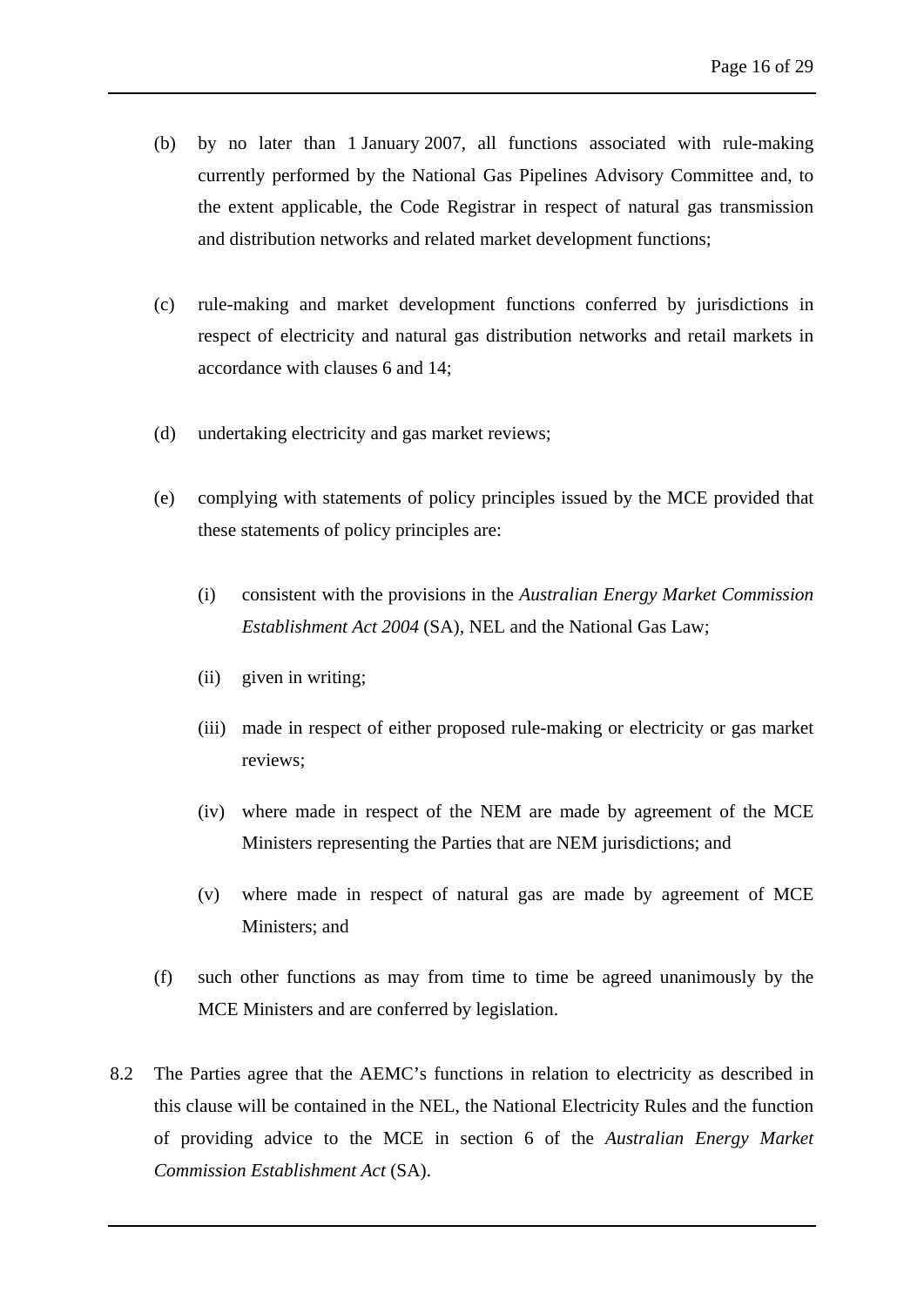- 8.3 The Parties agree that the AEMC's functions in relation to natural gas as described in this clause will be contained in the National Gas Law, the National Gas Rules and the function of providing advice to the MCE in section 6 of the *Australian Energy Market Commission Establishment Act* (SA).
- 8.4 The Parties agree that active participation of both energy users and suppliers is important to achieve effective competition and maximise the benefits of market reform. To assist in achieving this:
	- (a) the structured and transparent rule change process to be followed by the AEMC set out in the NEL will be incorporated, as appropriate, in the National Gas Law;
	- (b) end-user and industry consultation in developing rule changes will be strengthened in the National Gas Law as has occurred in the NEL; and
	- (c) the AEMC will be required to consider the long-term interests of consumers in making rule change decisions in the National Gas Law as in the NEL.

# <span id="page-21-0"></span>9. **FUNCTIONS OF THE AER**

- 9.1 The AER has or will be given the following functions:
	- (a) economic regulation of the NEM, including:
		- (i) electricity transmission regulatory functions;
		- (ii) monitoring and reporting on compliance with the NEL and the National Electricity Rules; and
		- (iii) enforcing the NEL and the National Electricity Rules;
	- (b) no later than 1 January 2007, economic regulation of gas transmission networks and distribution networks covered by the Gas Legislation for all Parties subject to the jurisdiction of the AER, and in particular enforcing the National Gas Law and National Gas Rules;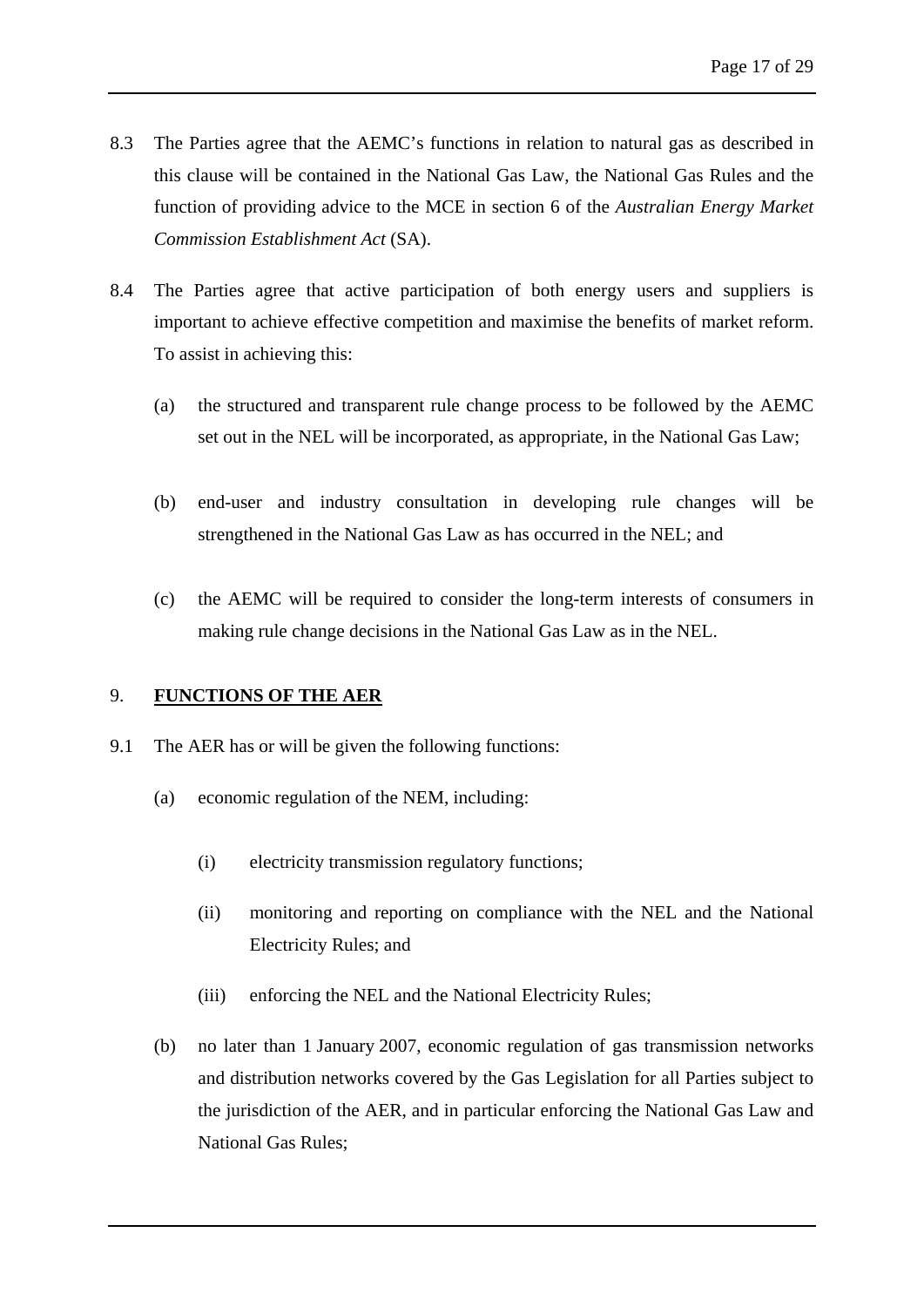- (c) economic regulation of NEM electricity distribution networks and retail markets for the Parties that are NEM jurisdictions in accordance with clauses 6 and [14](#page-27-0);
- (d) further regulatory functions related to natural gas distribution networks and retail markets in accordance with clause [14](#page-27-0) for the Parties subject to the jurisdiction of the AER other than those distribution functions transferred by clause 9.1(b); and
- (e) such other functions as may from time to time be agreed unanimously by the MCE Ministers representing the Parties that have elected to be subject to the jurisdiction of the AER and are conferred by legislation.
- 9.2 The Parties agree that the AER's functions in relation to electricity as described in this clause will be contained in the NEL and the National Electricity Rules.
- 9.3 The Parties agree that the AER's functions in relation to natural gas as described in this clause will be contained in the National Gas Law and the National Gas Rules.
- 9.4 The AER is a constituent part of the ACCC but is a separate legal entity located separately from the ACCC and:
	- (a) an appointment to the position of the State and Territory AER Member will also operate as an appointment of that person as an Associate Member of the ACCC which role will be advisory only;
	- (b) the appointment process identified in the Conduct Code Agreement of April 1995 will not apply to the appointment of the State and Territory AER Members as Associate Members of the ACCC;
	- (c) the staff required by the AER will be engaged by the ACCC and made available to the AER under arrangements agreed by the AER and ACCC; and
	- (d) the CEO of the AER will be chosen by the AER Members following agreement with the ACCC.
- 9.5 All decisions at meetings of the AER will be made as follows: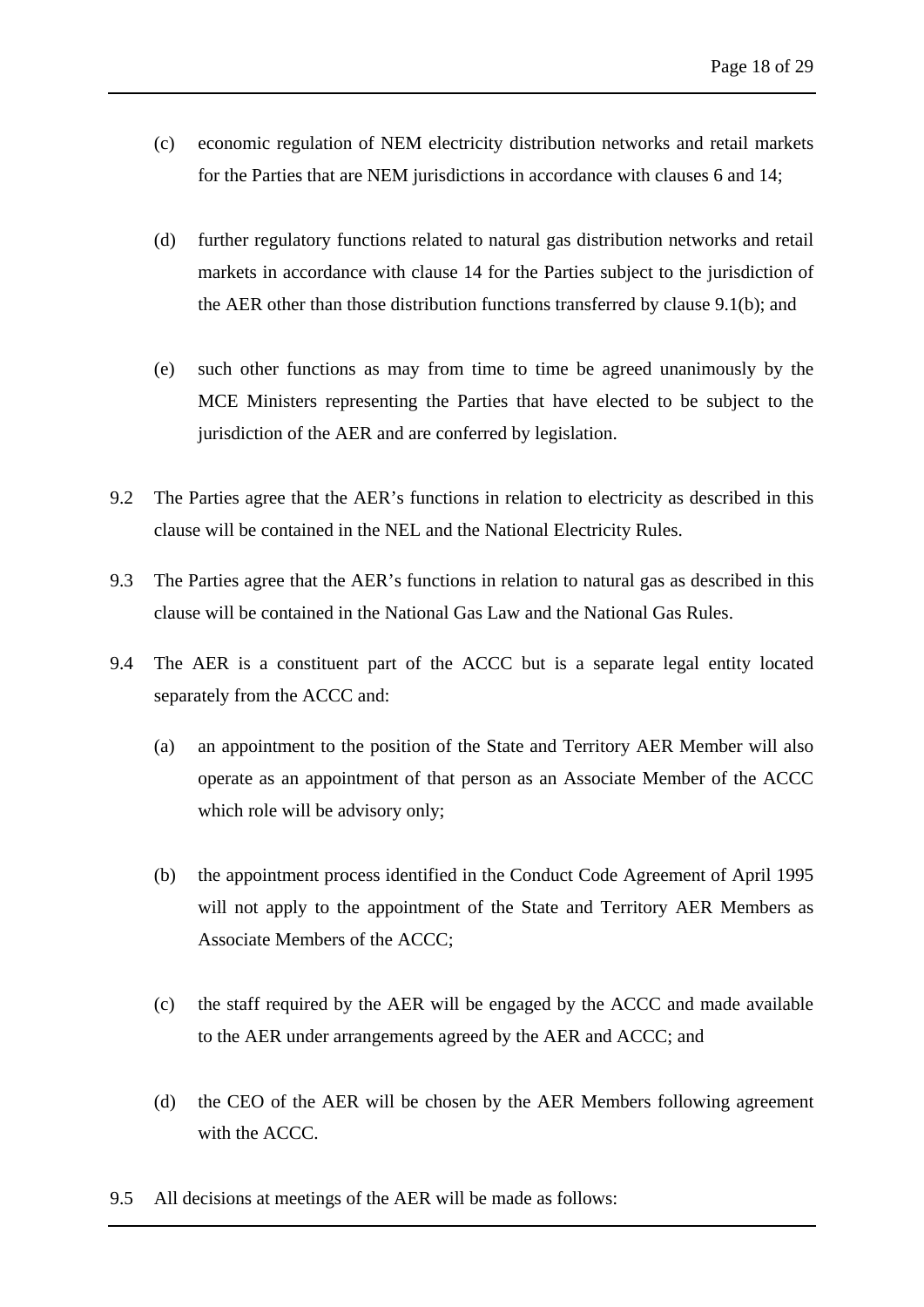- (a) decisions at meetings of the AER will require the unanimous agreement of the members present and voting. However, it is intended that the AER voting rule will change to a requirement for simple majority decisions when the AER assumes responsibility for national regulation of distribution and retailing as provided in clauses 9.1(c) and (d);
- (b) a quorum for AER meetings is constituted by 2 members and must include the Chair and the Commonwealth AER Member; and
- (c) provision will be made for AER resolutions and decisions to be taken without a meeting if all three (3) members agree to the resolution or decision in writing and sign the document.
- 9.6 The Parties agree that for the purpose of Part IIIAA of the *Trade Practices Act 1974*:
	- (a) each State and Territory may, through its Australian Energy Market Legislation (as amended from time to time), confer functions and powers, and impose duties on the AER; and
	- (b) these functions, powers and duties shall be performed and exercised by the AER in accordance with the Australian Energy Market Legislation (as amended from time to time).

#### <span id="page-23-0"></span>10. **FUNDING ARRANGEMENTS**

- 10.1 The Commonwealth of Australia agrees to fully fund the AER, including in relation to all energy distribution and retail regulatory functions transferred to the AER, in accordance with the terms of this agreement.
- 10.2 The States and Territories that are Parties to this agreement agree to fully fund the AEMC, including in relation to its rule-making and market development functions for both electricity and natural gas, on the basis of the cost sharing arrangements agreed to by States and Territories and embodied in a funding agreement between these jurisdictions.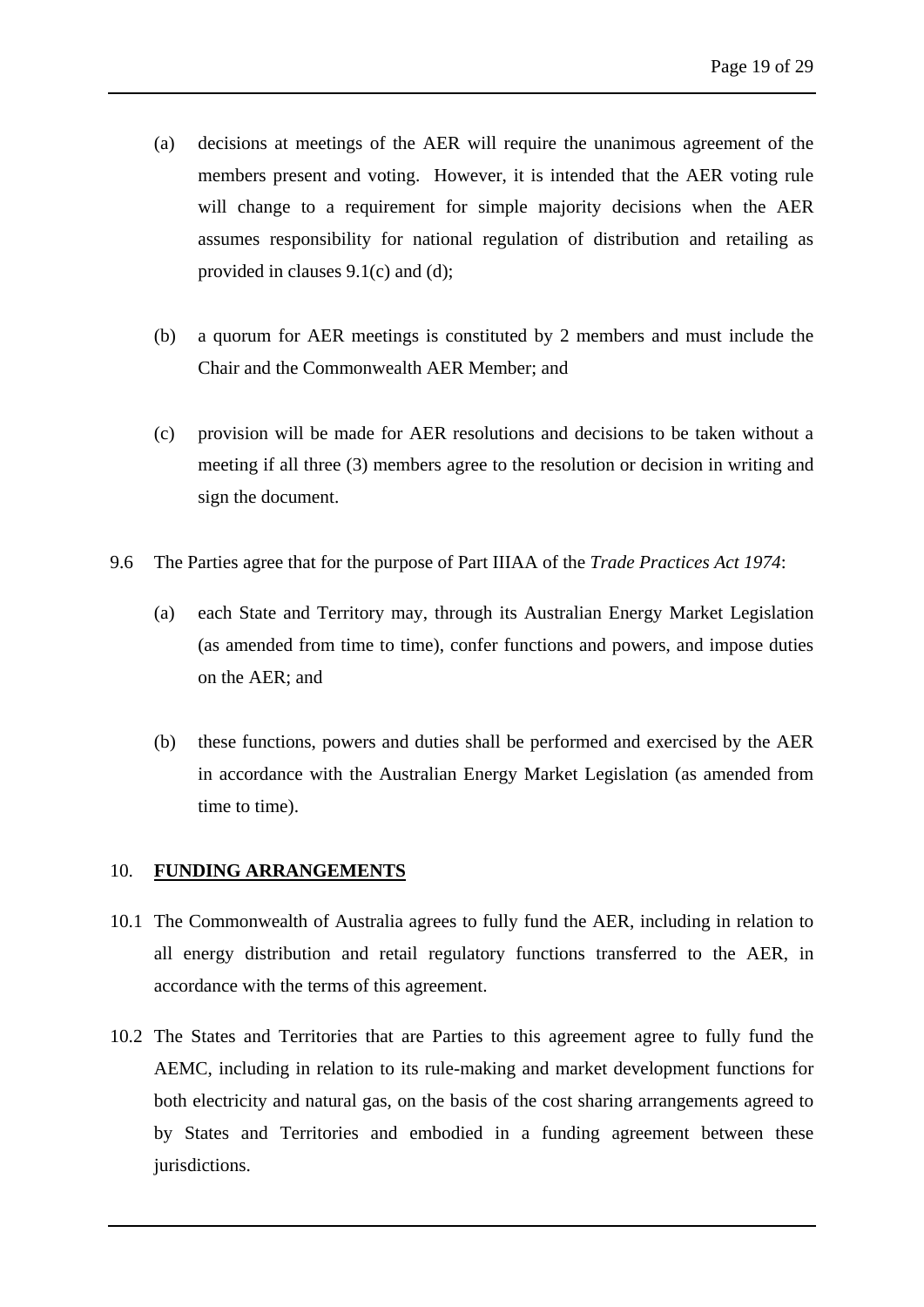# <span id="page-24-0"></span>11. **DISSOLUTION OF NGPAC, THE CODE REGISTRAR, NECA AND THE NET**

- 11.1 The Implementing Legislation will effect the transfer of functions, powers and duties of NGPAC and the Code Registrar to the AER and the AEMC on dates to be agreed between the Parties and consistent with the timetables in clauses 8 and 9 for commencement of the exercise of relevant functions by the AER and the AEMC.
- 11.2 Upon completion of the transfer of the functions, powers and duties of NGPAC to the AEMC, the Parties will take all steps necessary to disestablish the NGPAC and the Code Registrar in accordance with this agreement.
- 11.3 Upon resolution of the MCE Ministers representing Parties that are NEM jurisdictions, the Parties will take all necessary steps to wind up NECA in accordance with the *Corporations Act 2001* (Cth) and to disestablish the NET.

# <span id="page-24-1"></span>12. **REVIEW OF MINISTERIAL, AEMC AND AER DECISIONS**

- 12.1 The Implementing Legislation will have effect that, on a date or dates to be agreed between the Parties:
	- (a) decisions of the AEMC will be subject to judicial review principally by the Supreme Court of each of the States and Territories (without affecting the inherent jurisdiction of those Courts to hear judicial review proceedings); and
	- (b) decisions of the AER will be subject to judicial review by the Federal Court.
- 12.2 By 1 January 2007, the Parties agree that the MCE will consult with interested parties, decide on the extent (if any) to which decisions of Ministers in relation to coverage in the Gas Legislation, the AEMC and the AER should be subject to merits review and have in place Implementing Legislation giving effect to the MCE decision.

# <span id="page-24-2"></span>13. **NATIONAL APPROACH TO ENERGY ACCESS**

13.1 The Parties note that third parties have legal rights for access to energy infrastructure services at transmission and distribution levels on reasonable terms and conditions that promote the economically efficient operation of, use of and investment in the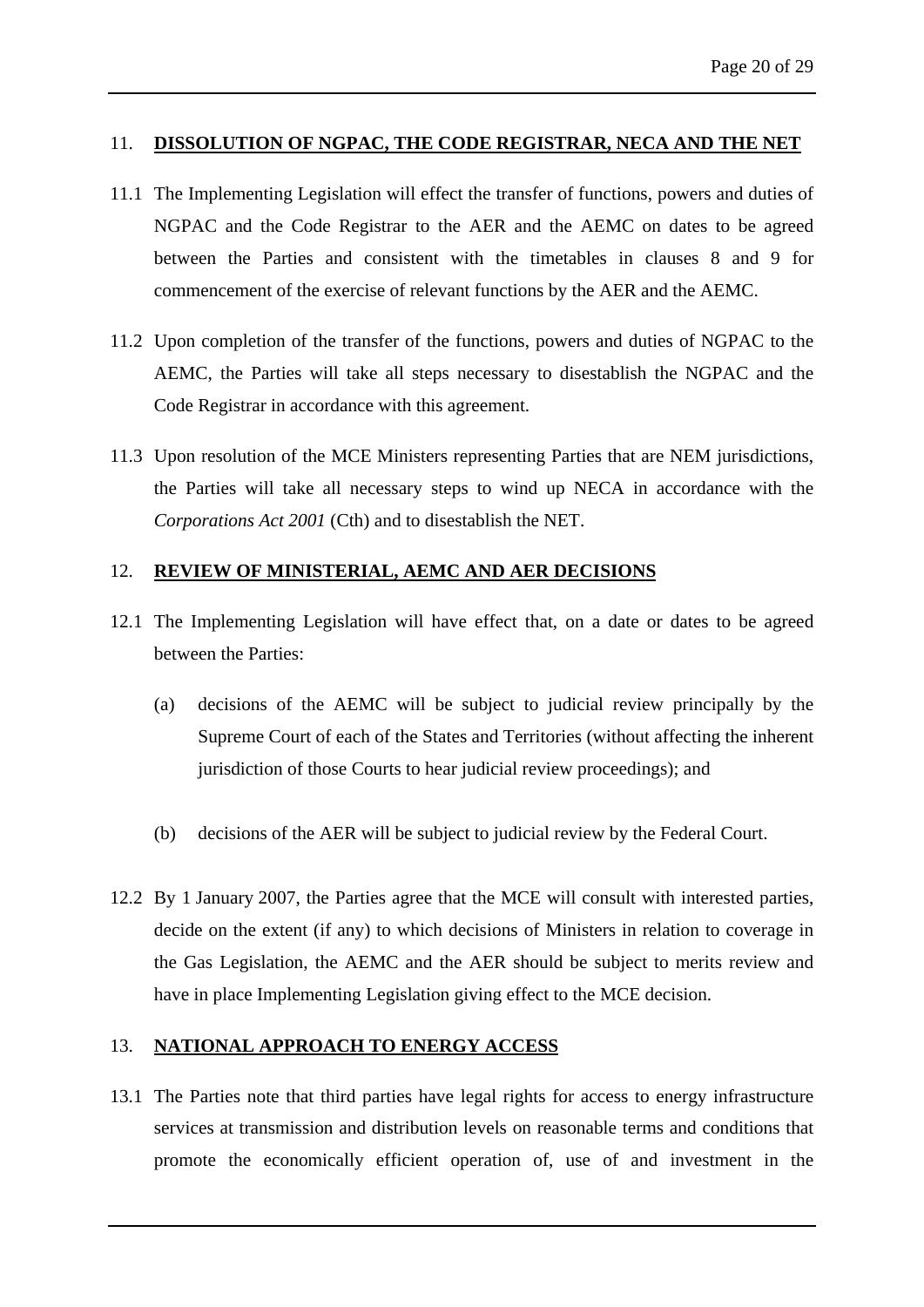infrastructure by which services are provided, thereby promoting effective competition in upstream and downstream markets.

- 13.2 The Parties confirm their commitment to a national approach to energy access whereby:
	- (a) there is national consistency within the gas access regime and within the NEM access regime, in accordance with this agreement; and
	- (b) to the extent feasible and where effective regulation is not impeded, there should be consistency and harmonisation between electricity and gas access regimes such that investment in, and use of, energy is not distorted by differing regulatory regimes.
- 13.3 The Parties agree to take all reasonable measures in accordance with each Party's participation under clause 6 to ensure that the energy access regimes embodied in the Australian Energy Market Legislation are certified as effective access regimes and remain certified.
- 13.4 The Parties agree that the relevant Parties will make coordinated and concurrent applications for certification of the current NEM access regimes by 1 January 2007 and for the gas access regimes by 1 July 2007.
- 13.5 The Parties agree that there will be consultation with the NCC on substantial modifications to gas and electricity access regimes.
- 13.6 The Parties agree to limit the introduction of new derogations varying the gas access or NEM access regimes to ensure national consistency as described in clause 13.2 is achieved. However, the Parties agree that any new variation of the access related parts of the Australian Energy Market Legislation will be:
	- (a) contained within, and be consistent with the objectives in the Australian Energy Market Legislation; and
	- (b) where varying from the operation of the National Electricity Rules or National Gas Rules, subject to the rule making process managed by the AEMC as currently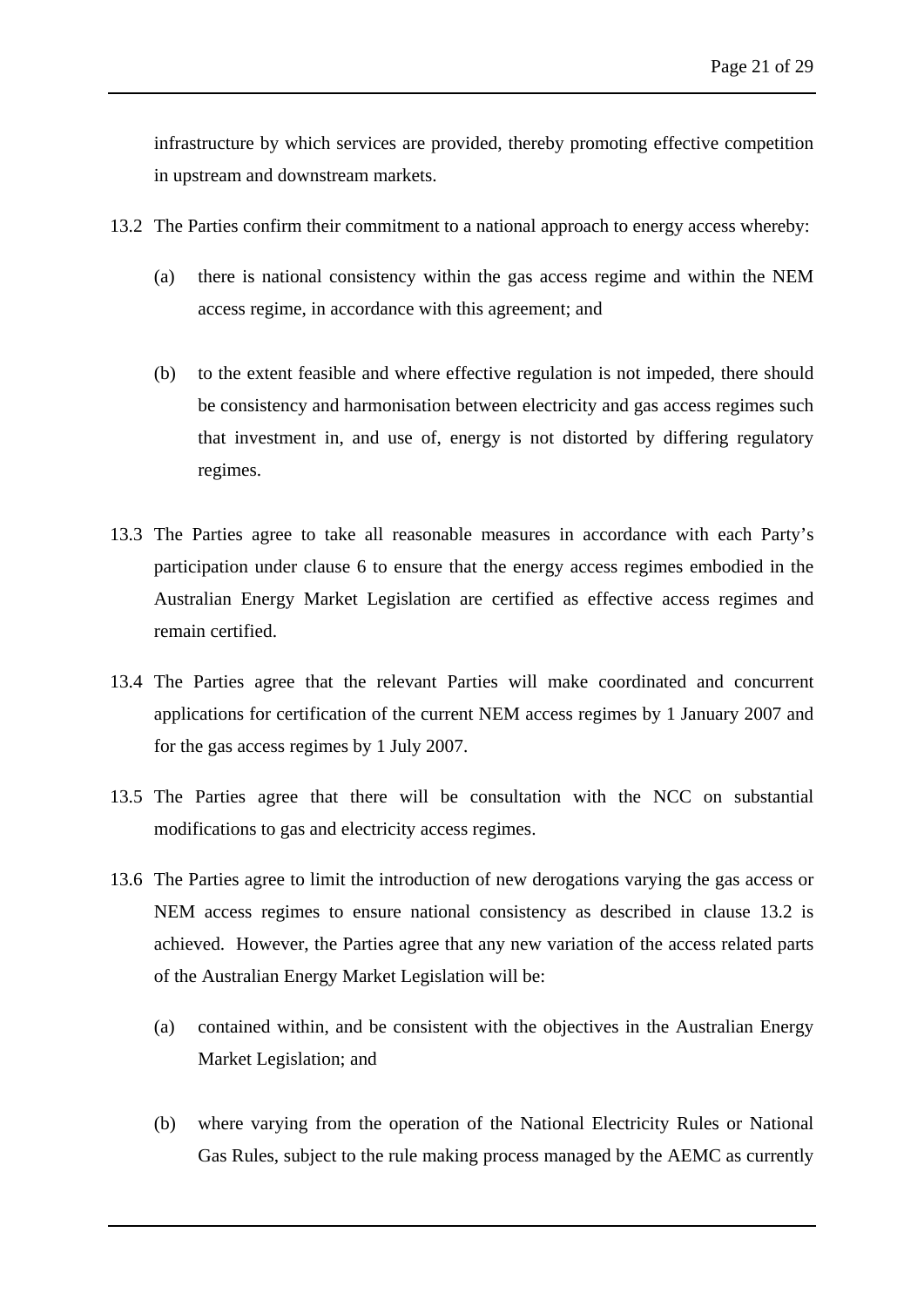provided for in sections 88 and 89 of the NEL or the equivalent sections to be contained in the National Gas Law as appropriate; or

- (c) where varying the effect, scope or operation of an obligation in the NEL or National Gas Law, subject to the prior unanimous agreement of MCE Ministers.
- 13.7 In relation to existing derogations varying the gas access or NEM access regimes, the Parties agree the MCE will:
	- (a) request advice from the AEMC on whether the existing derogations are consistent with the test in section 88 of the NEL and the matters set out in section 89 of the NEL, or the equivalent sections in the National Gas Law, as appropriate; and
	- (b) prior to seeking certification under this agreement, review those derogations which the AEMC advises are inconsistent and agree as to whether they continue, are phased out or are time-limited, as appropriate;

and the Parties agree to take all reasonable measures to implement the outcome of this clause 13.7 by appropriate legislative amendments or rule change applications.

- 13.8 Western Australia's gas institutional regulatory arrangements will be subject to independent review in the event that a significant inter-state pipeline is to be constructed to or from another jurisdiction or five years from the date Western Australia signs this agreement, whichever is the earlier and will not be reviewed under clause 13.7.
- 13.9 Western Australia will take all reasonable measures to ensure its electricity access regime embodied in the *Electricity Networks Access Code 2004* developed under the *Electricity Industry (Western Australia) Act 2004* is certified as an effective access regime and continues to remain certified.
- 13.10The Parties agree that if the access regimes for all the natural gas and electricity services which are potentially subject to declaration under section 44H of the *Trade Practices Act 1974* are not certified by 1 January 2008 the MCE will report to COAG on the steps necessary to achieve certification.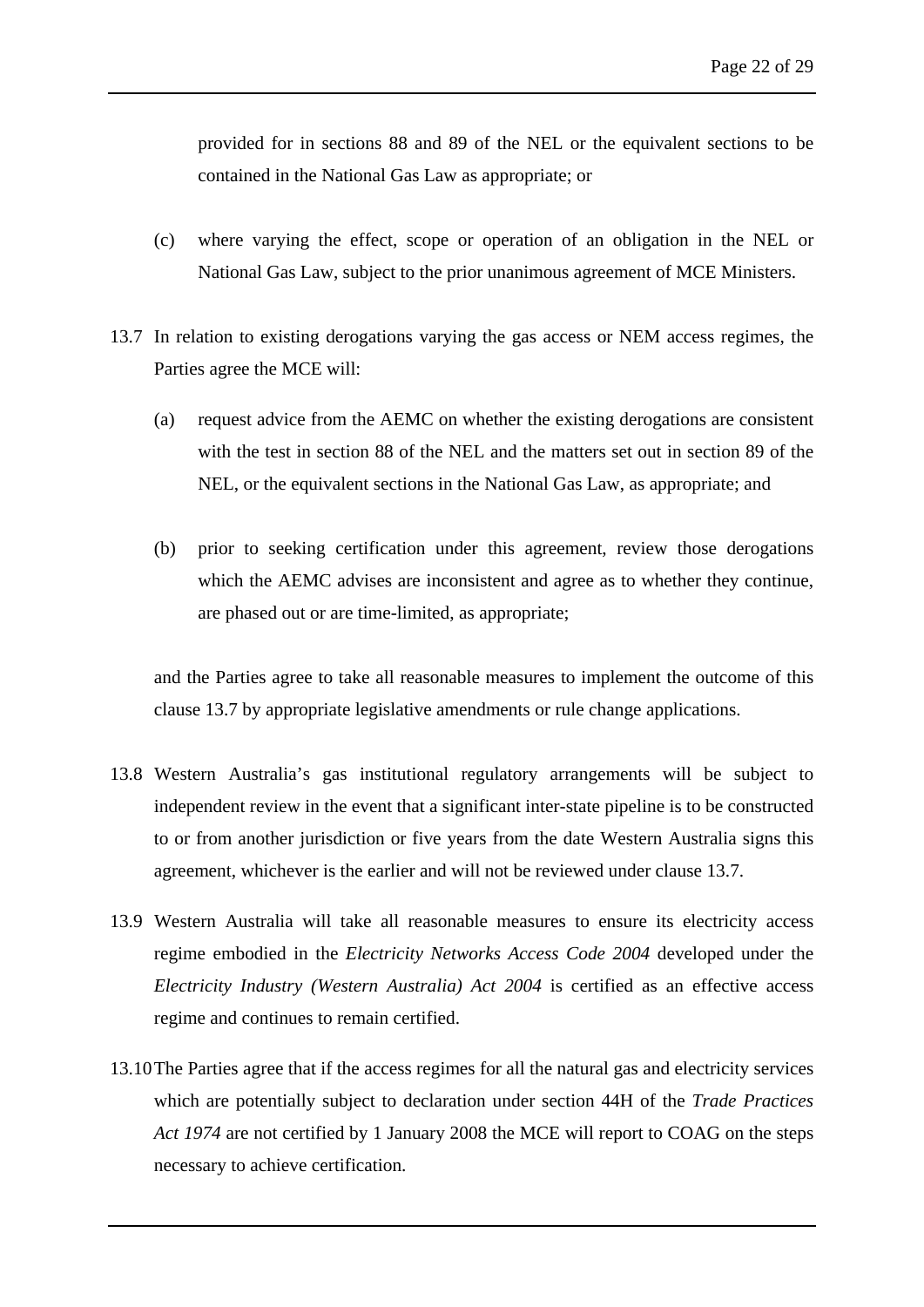- 13.11The Commonwealth agrees to repeal regulation 4 of the Australian Energy Market Regulations 2005 upon the certification of all NEM electricity access regimes.
- 13.12Nothing in this agreement is intended to affect the proper exercise of statutory powers under Part IIIA of the *Trade Practices Act 1974.*

# <span id="page-27-0"></span>14. **THE NATIONAL FRAMEWORK FOR DISTRIBUTION AND RETAIL**

- 14.1 The Parties agree that the national framework for the regulation of distribution and retail activities will commence with the passage of enabling legislation no later than 1 January 2007 to transfer the National Distribution and Retail Regulatory Functions, as set out in Annexure 2, to the AEMC and AER, covering both electricity and natural gas, in accordance with the terms of this agreement.
- 14.2 The Parties agree that the initial rules governing the performance by the AEMC and AER of the National Distribution and Retail Regulatory Functions will be:
	- (a) developed by the MCE and AEMC, as appropriate, in consultation with interested parties;
	- (b) developed consistent with the rule making criteria currently in the NEL and the equivalent criteria to be included in the National Gas Law; and
	- (c) made by Ministerial orders (either at once or progressively) by 1 January 2008, unless otherwise agreed by the MCE, but will then be subject to the AEMC rule change process.
- 14.3 The Parties agree that the economic regulation of distribution networks will be transferred to the AER on 1 January 2007. All electricity and gas distribution revenue reviews that begin following that date will be determined by the AER according to national rules, on the expiry of the current determinations. The current determinations will be enforced under the existing rules.
	- (a) Notwithstanding the above, a Party may elect to transfer to the AER an electricity revenue determination process already underway on 1 January 2007, with the agreement of the Commonwealth MCE Minister.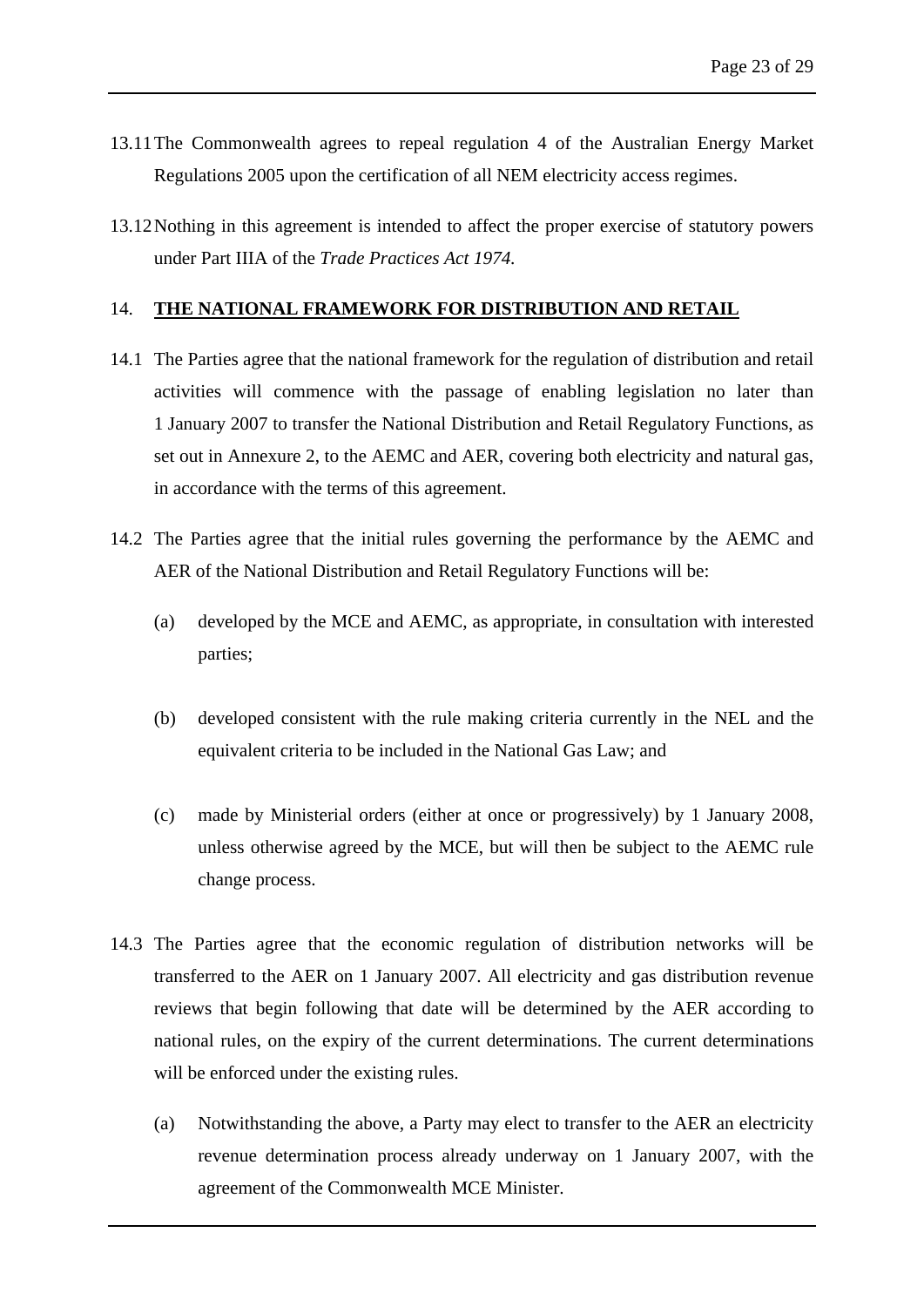- 14.4 The parties agree that the AEMC and AER will have a local presence in each State and Territory in which they have jurisdiction which will include the following minimum obligations:
	- (a) that consultation on major distribution and retail regulatory decisions by the AER and AEMC includes an opportunity for interested parties in the affected State or Territory to seek information and make representations to AER members and AEMC commissioners in that State or Territory.
	- (b) that the AER and AEMC meet in each State and Territory in which they have jurisdiction at least once every eighteen months
	- (c) that the AER establish and maintain an office in each State and Territory in which they have jurisdiction (unless otherwise agreed by the relevant State or Territory MCE Minister).
- 14.5 In order to ensure national consistency, the Parties agree, to the extent possible and where effective regulation is not impeded, that the initial rules will:
	- (a) provide common regulatory arrangements for the electricity and natural gas sectors;
	- (b) improve the transparency of the regulatory arrangements;
	- (c) provide an appropriate level of regulatory certainty;
	- (d) reduce overlap between energy specific and generic regulation; and
	- (e) minimise the regulatory compliance burden and associated cost.
- 14.6 The Parties agree that the implementation of the National Distribution and Retail Regulatory Functions will also include:
	- (a) mechanisms for account to be taken of the impact of State and Territory Distribution and Retail functions on the National Distribution and Retail Regulatory Functions where appropriate;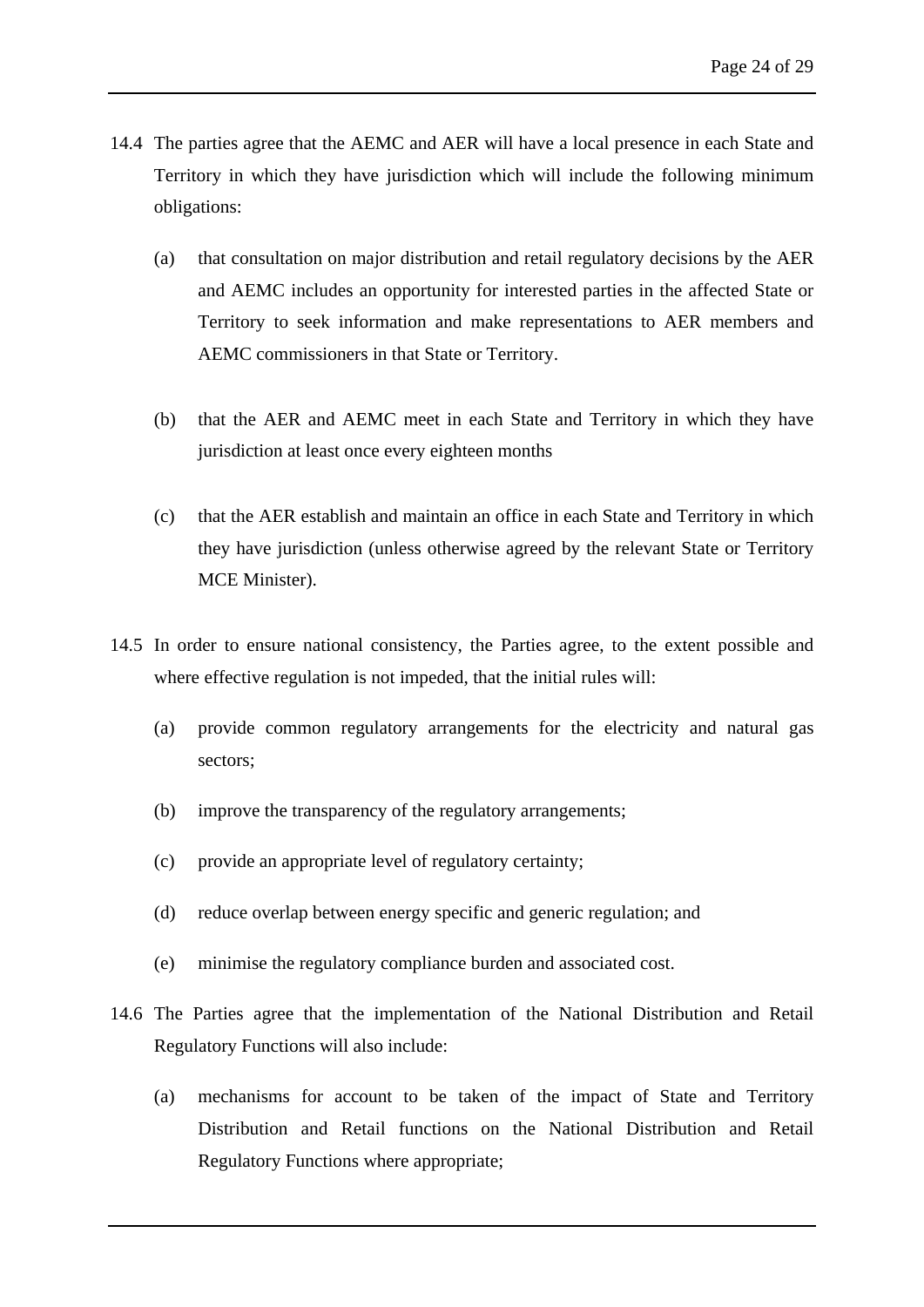- (b) the removal of all redundant State and Territory levies, fees and other charges associated with these functions when these functions are transferred;
- (c) at the discretion of each Party, State or Territory levies to pay for the costs of the AEMC;
- (d) jurisdictional derogations related to the National Distribution and Retail Regulatory Functions to be clearly specified, with provision for phasing out as appropriate according to identified timelines; and
- (e) defined and time-limited transitional arrangements where necessary including those to enable Queensland and Tasmania to implement full retail contestability through jurisdictionally determined retail rules.
- 14.7 The Parties agree that the following State and Territory Distribution and Retail Regulatory Functions remain the responsibility of each State or Territory:
	- (a) community service obligations (such as those imposed on retailers and distributors) which are to be clearly specified and transparently publicly funded;
	- (b) measures to maintain existing distribution tariff equalisation schemes that do not impede competition such that retailers are unable to remove the effect of those measures;
	- (c) land use, planning and environmental approvals or policies; and
	- (d) those described as 'State and Territory' in Annexure 2.
- 14.8 The Parties agree that each Party may transfer any State or Territory Distribution and Retail Regulatory Function in Annexure 2 to the AER (with the agreement of the Commonwealth) and/or AEMC so long as they are governed by harmonised rules for all those Parties who have transferred each function.
- 14.9 In accordance with each Party's participation in clause 6, each Party agrees to use all reasonable measures to secure passage of the necessary legislative amendments to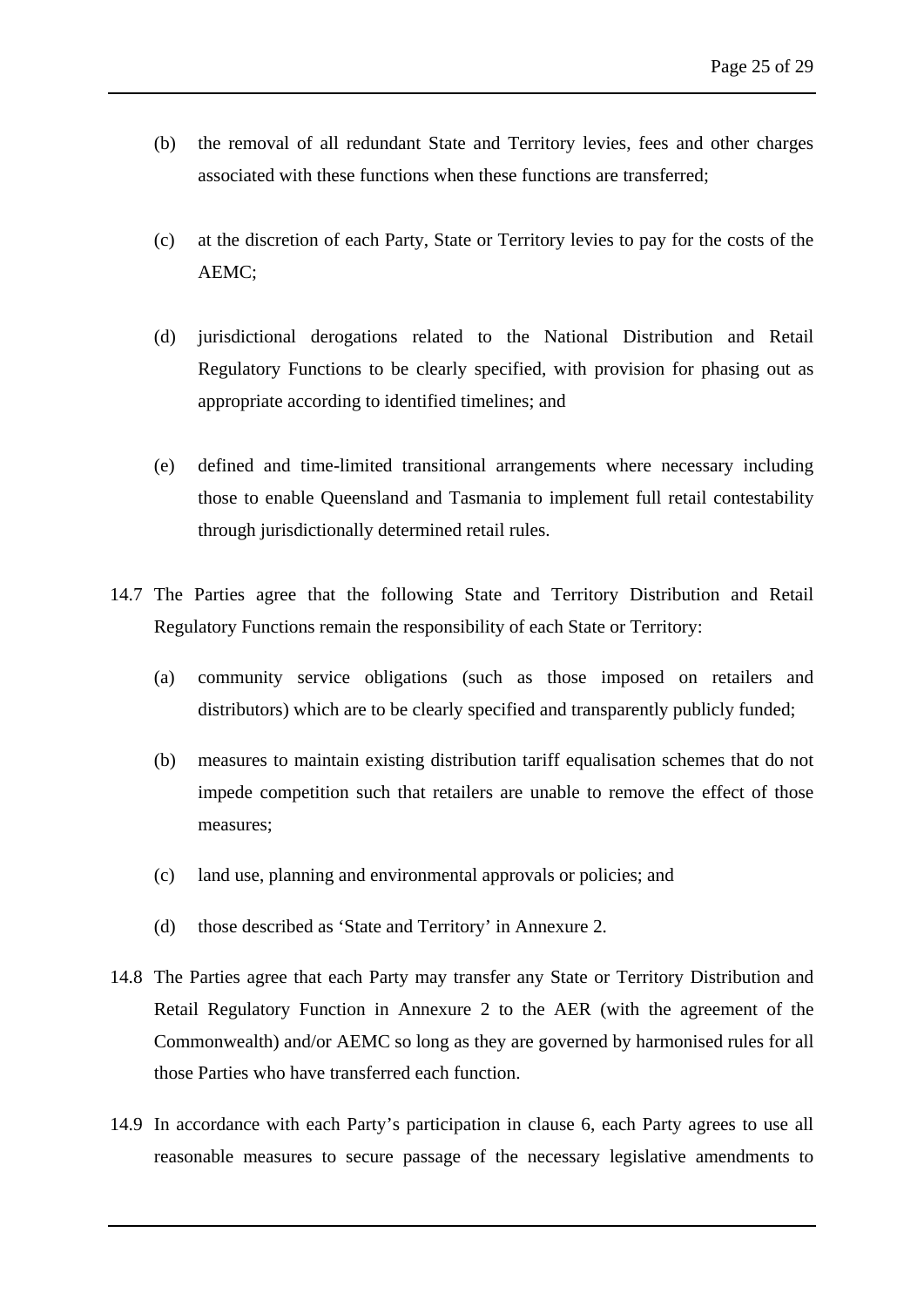transfer the National Distribution and Retail Regulatory Functions according to the time frames in clauses 14.1, 14.2 and 14.3.

- (a) The MCE will consider the content of all distribution and retail legislation required by clause 14 and agree on a timeframe for its implementation by June 2006 in accordance with the terms of this agreement.
- (b) Each Party will submit its proposed Implementing Legislation for approval by MCE and take all reasonable measures to ensure its legislation is enacted and proclaimed expeditiously and in the form approved.
- (c) Each Party will use all reasonable measures to repeal or amend (to the extent necessary to ensure national uniformity) any legislation, codes or other guidelines which are inconsistent with, or would limit, vary or alter the effect, scope or operation of the National Distribution and Retail Regulatory Functions.

# **Retail Price Regulation**

- 14.10The Parties reaffirm their commitment to full retail contestability in accordance with the National Competition Policy Agreements.
- 14.11All Parties agree to phase out the exercise of retail price regulation for electricity and natural gas where effective retail competition can be demonstrated and that:
	- (a) the AEMC will assess the effectiveness of competition for the purpose of retention, removal or reintroduction of retail energy price controls, whereby:
		- (i) the criteria for assessing the effectiveness of competition will be developed by the MCE in consultation with the AEMC and other interested parties based on the principles set out in Annexure 3;
		- (ii) the assessment process will commence from 1 January 2007 starting with those jurisdictions most likely to have effective competition; and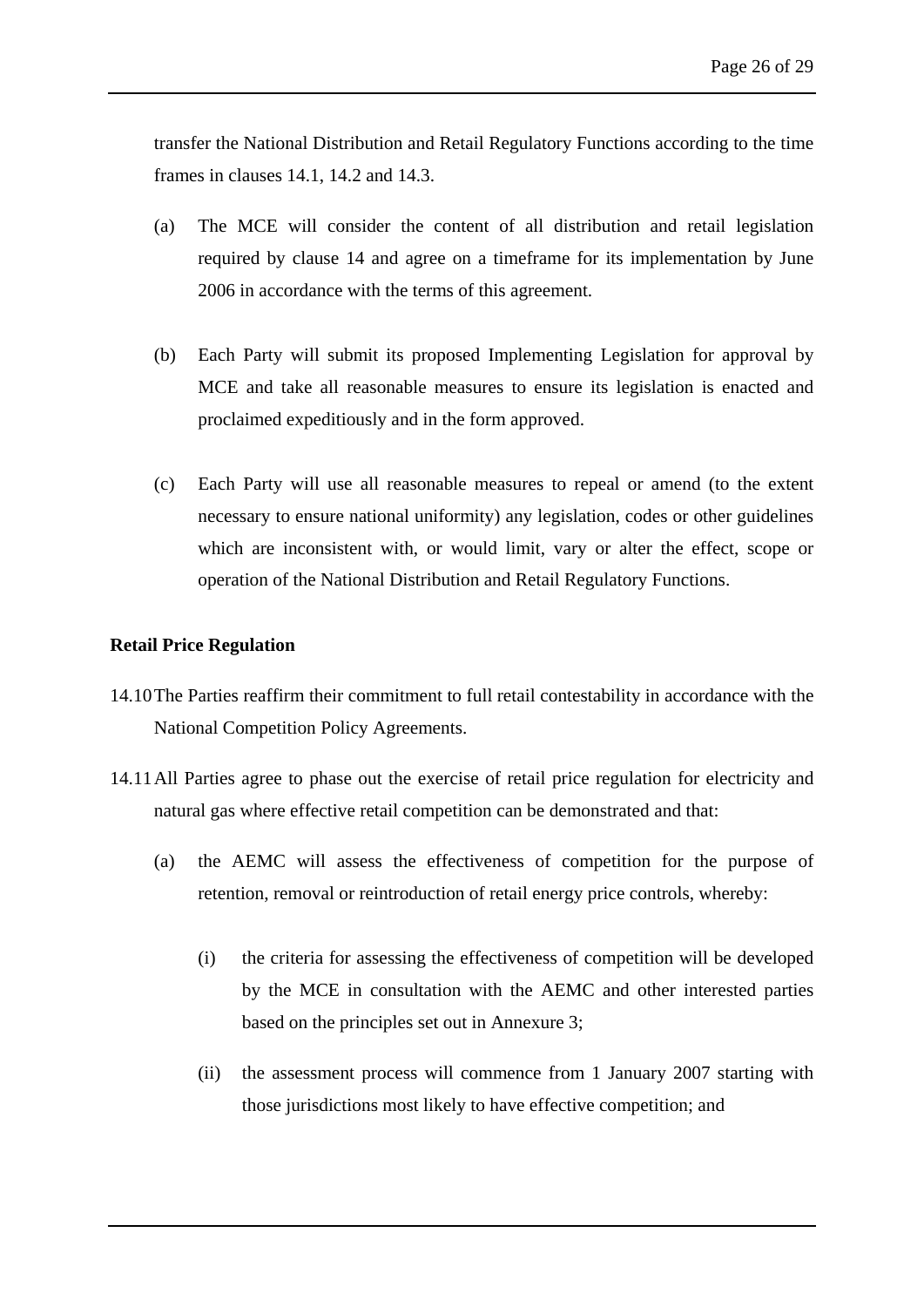- (iii) reviews will be conducted biennially, unless the AEMC recommends otherwise, until all retail energy price controls are phased out or at the request of a Party thereafter;
- (b) social welfare and equity objectives will be met through clearly specified and transparently funded State or Territory community service obligations that do not materially impede competition; and
- (c) the AEMC will publicly report on its assessments of effective competition in which it will provide advice to each jurisdiction on their compliance with clauses 14.10 – 14.14 and on:
	- (i) ways to phase out the exercise of retail price regulation if competition is determined to be effective and an appropriate timeframe; or
	- (ii) ways to promote the growth of effective competition for those users or areas of a jurisdiction which do not enjoy effective competition.
- 14.12The Parties agree that where competition is not yet effective for a market, group of users or a region:
	- (a) retail energy price controls (including those furthering social welfare and regional equity objectives) can be imposed by the relevant State or Territory but should, to the extent possible, not hinder further development of competition and ensure that the benefits outweigh the costs, and costs are minimised; and
	- (b) retail energy price control will be retained under the existing arrangements or be transferred to the AER and the AEMC at the discretion of each jurisdiction (such a transfer would not include the funding of community service obligations).
- 14.13Where competition has been found to be effective under clause 14.11, the Parties agree to implement the phase out of the exercise of retail price regulation in accordance with clauses 14.14 and 14.15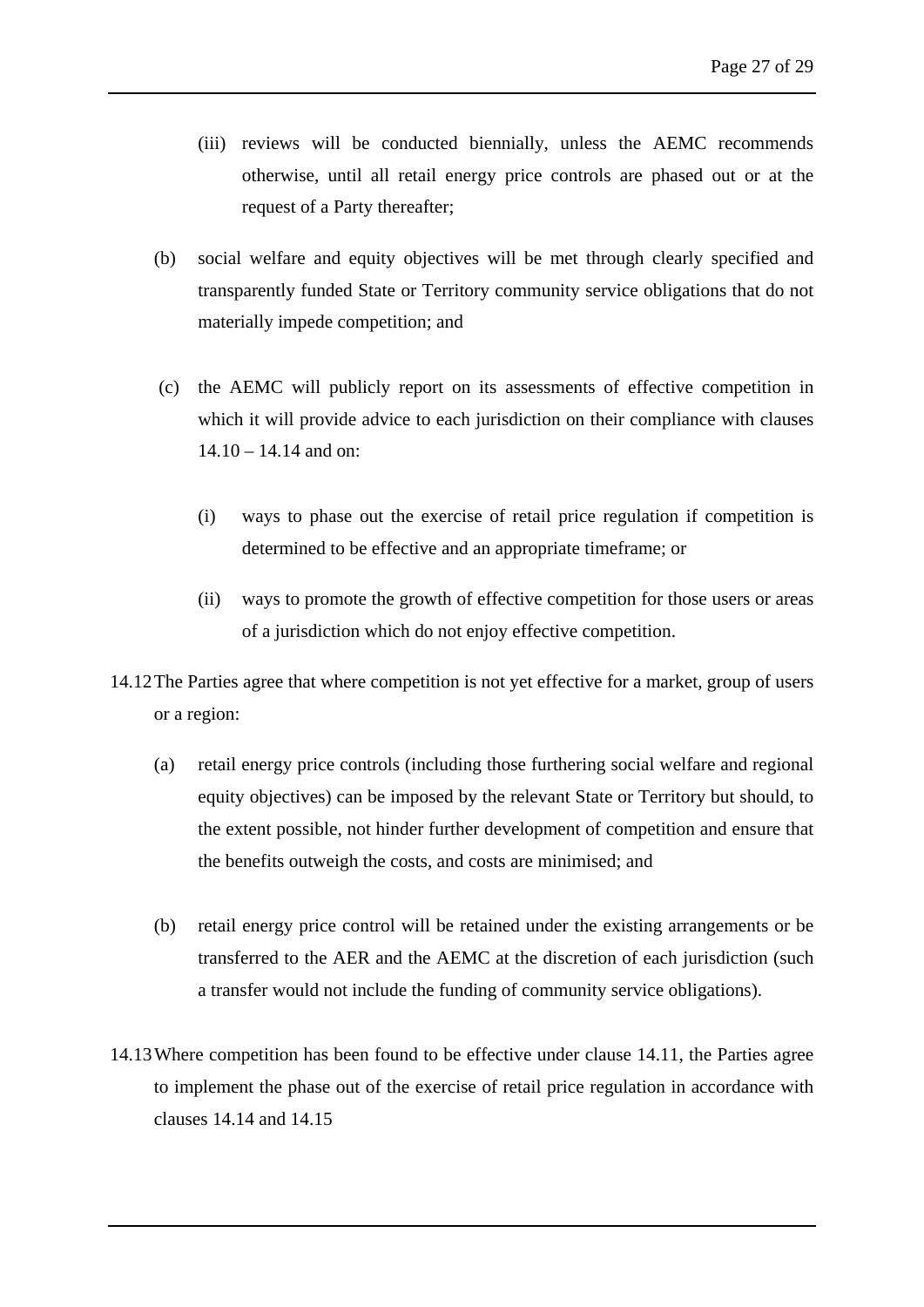- 14.14The Parties agree that the phase out of the exercise of retail price regulation under clause 14.13:
	- (a) need not include the removal of 'obligation to supply' arrangements;
	- (b) may involve a period of price monitoring and/or price agreements with retailers under appropriate oversight arrangements; and
	- (c) does not prevent the exercise of a reserve price regulation power by the State or Territory where effective competition for categories of users ceases, provided that the power is only exercised in accordance with a regulatory methodology promulgated by the AEMC, and is subject to review by the AEMC of the effectiveness of competition in accordance with clause 14.11.
- 14.15The Parties further agree that, for the purposes of the phase out of the exercise of retail price regulation under clause 14.13, the process for responding to advice from the AEMC under clause  $14.11(c)(i)$  will be as unanimously agreed by the MCE by 1 July 2006.
- 14.16 The functions and powers conferred on the AEMC by clauses 14.11, 14.14 and 14.15 are taken to be conferred on the Economic Regulation Authority for the State of Western Australia until such time as Western Australia elects to join the NEM or the Economic Regulation Authority is disestablished. The Economic Regulation Authority will conduct these functions and powers in consultation with the AEMC and in accordance with the national consistent methodology developed by the AEMC.
- 14.17 The Parties agree that, where retail prices are regulated, energy cost increases associated with the Carbon Pollution Reduction Scheme and the Renewable Energy Target shall be passed through to end-use consumers.

# <span id="page-32-0"></span>15. **MOU BETWEEN AER, AEMC AND ACCC AND MOU BETWEEN AEMC AND NCC**

15.1 The Parties acknowledge a Memorandum of Understanding between the AER, the AEMC and the ACCC that addresses consultation, co-operation, rule change processes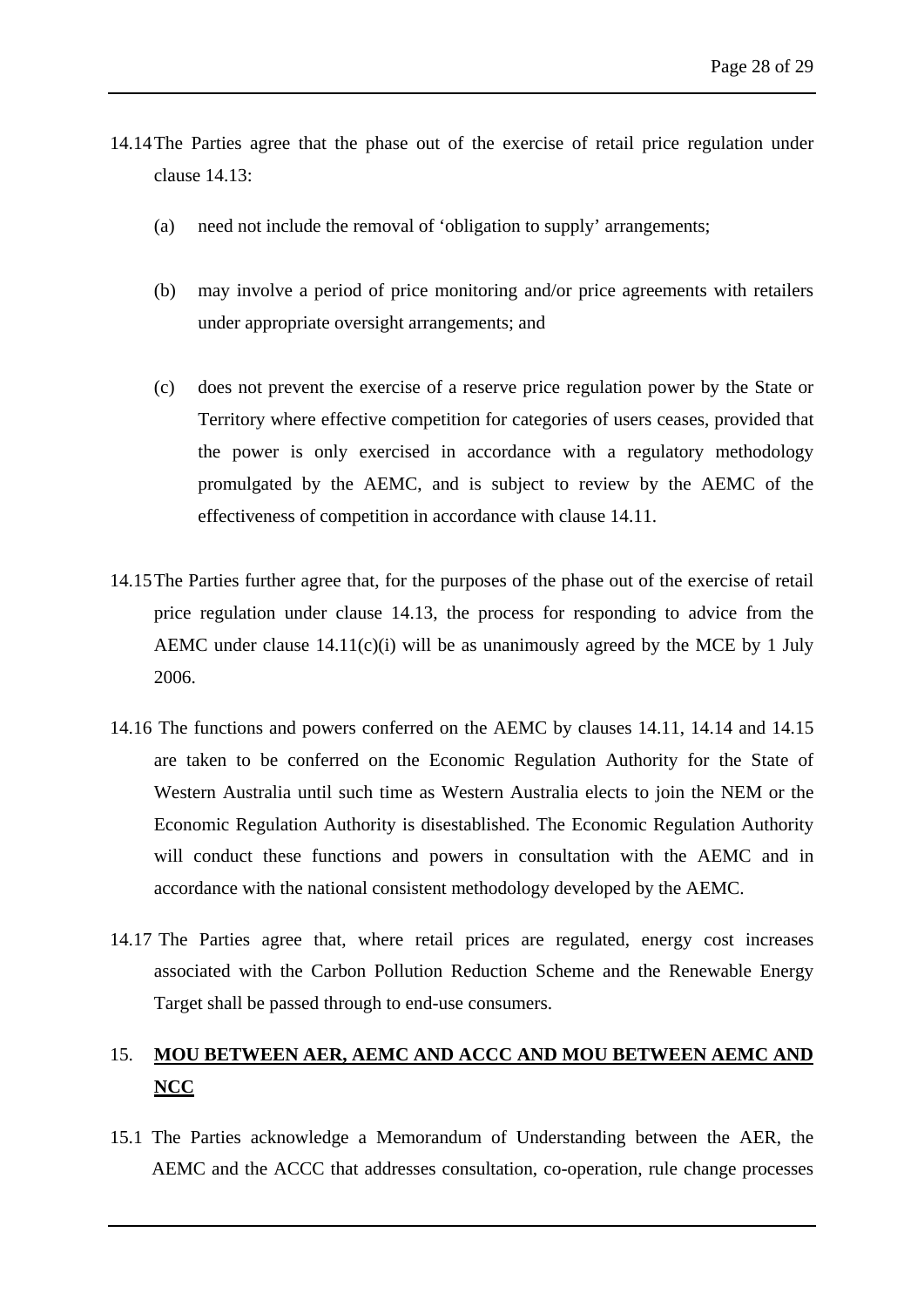and staffing arrangements will be provided to the MCE for consideration and endorsement.

- 15.2 The MCE will not endorse the Memorandum of Understanding if it does not address consultation between the AEMC and the ACCC on competition issues during rulemaking and on access issues until certification of all energy access regimes as effective.
- 15.3 The Parties acknowledge a Memorandum of Understanding between the AEMC and the NCC that addresses consultation on rules relevant to certification will also be provided to the MCE for consideration and endorsement.

#### <span id="page-33-0"></span>16. **WITHDRAWAL OF PARTIES**

- 16.1 If a Party does not comply with any one or more of its obligations under this agreement that Party will withdraw from this agreement if all of the other Parties give written notice requiring it to do so.
- 16.2 A Party may withdraw from this agreement by giving 12 months notice in writing to each of the other Parties of its intention to do so, and all of the Parties will then negotiate in good faith in relation to the terms of withdrawal of the Party that has given notice, including the date on which the Party will cease to be a Party, and any legislative changes and other arrangements that may be necessary as a consequence of the withdrawal.
- 16.3 If a Party withdraws, this agreement will continue in force between all of the remaining Parties.
- 16.4 A Party may rejoin as a Party to this agreement with the unanimous agreement of the other Parties, if it has first indicated that it is prepared to adhere to the obligations in this agreement.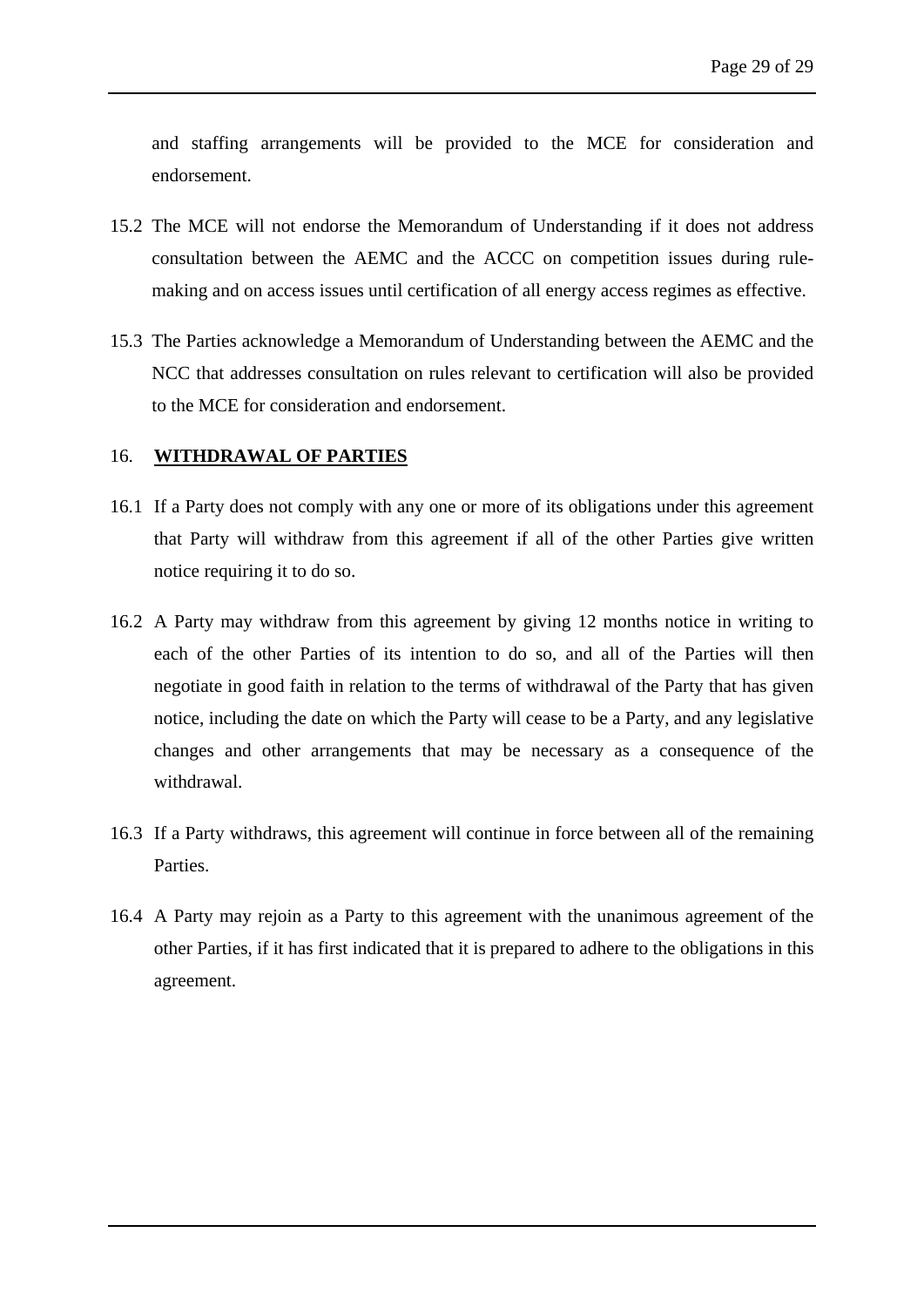# **ANNEXURE 1**

# **MCE REPORT TO COAG –SUMMARY OF RECOMMENDATIONS**

<span id="page-34-0"></span>The MCE recommends the following reform package to COAG:

| Governance        | The Ministerial Council on Energy to subsume the NEM Ministers Forum on 1       |
|-------------------|---------------------------------------------------------------------------------|
| of Energy         | July 2004, establishing a single energy market governance body. Transition      |
| <b>Markets</b>    | measures to include:                                                            |
|                   | - Commonwealth and Tasmania to immediately join the NEMMF as full               |
|                   | members;                                                                        |
|                   | - WA and NT to participate in the NEMMF as observers.                           |
|                   | A national legislative framework to be agreed, and developed on a collaborative |
|                   | basis between the Commonwealth, States and Territories, under a new inter-      |
|                   | governmental agreement.                                                         |
| Economic          | • Two new statutory commissions to be established on 1 July 2004, funded by     |
| <b>Regulation</b> | industry levy:                                                                  |
| <b>And Rule</b>   | - Australian Energy Market Commission (AEMC), with responsibility for rule-     |
| <b>Making</b>     | making and market development;                                                  |
|                   | - Australian Energy Regulator (AER), with responsibility for market regulation. |
|                   | The AER to be a constituent part of the ACCC but operate as a separate legal    |
|                   | entity. State jurisdictions to appoint two AER Members, with the third drawn    |
|                   | from the ACCC. Chair to be agreed by both the Commonwealth and majority of      |
|                   | states/territories.                                                             |
|                   | The AEMC to also be a separate legal entity, accountable to and subject to the  |
|                   | power of policy direction from the MCE. The AEMC to comprise three              |
|                   | Members, with two (including the Chair) appointed by the states.                |
|                   | The new bodies to initially be responsible for electricity wholesale and        |
|                   | transmission in the connected (NEM) jurisdictions, extended in 2005 to include  |
|                   | gas transmission for all other than WA (in accordance with the COAG Natural     |
|                   | Gas Pipeline Access Agreement of 1997). Provision to be made for WA and NT      |
|                   | to join for electricity, and WA for gas under the AER, by agreement. NECA to be |
|                   | abolished after establishment of AER and AEMC.                                  |
|                   |                                                                                 |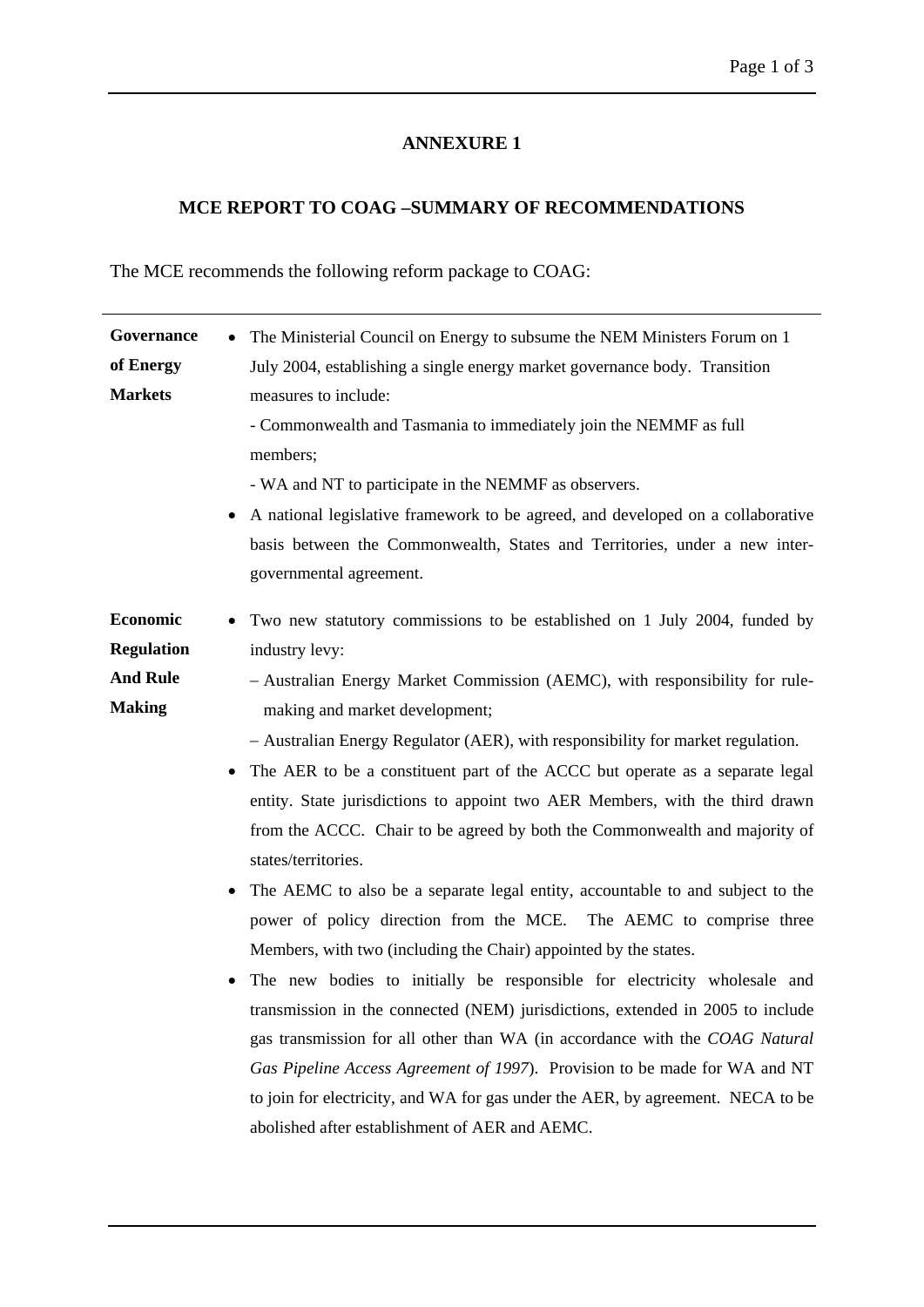- The ACCC to retain responsibility for competition regulation under Part IV of the *Trade Practices Act*, for competition-related code-change authorisations under Part VII, and for industry access code approvals under Part IIIA.
- The new regulatory arrangements to provide for consultation and cooperation between the AEMC, AER and ACCC. The code change and authorisation process to be streamlined, to avoid duplication. The AEMC and AER to have specific consultation obligations. End-user and industry consultation in developing code changes to be strengthened.
- Agreement in-principle to development of a national approach to energy access under the *TPA*, covering electricity and gas transmission and distribution, to be considered by the MCE in 2004. Streamlined procedures for ACCC approvals and acceptance of access-related code changes under Part IIIA of the *TPA* to be developed and agreed by the MCE.
- Agreement that the AER will be responsible for the regulation of distribution and retailing (other than retail pricing), following development of an agreed national framework. Work will commence on the national framework in 2004, and the MCE will consider the outcome in 2005. Following MCE agreement on the framework, the AER will assume responsibility for national regulation of distribution and retailing (other than retail pricing) by 2006. Any jurisdiction may, at their discretion, opt to transfer responsibility for retail pricing to the AER once it has assumed distribution and retail responsibilities.
- **Electricity Transmission**  A new NEM transmission planning function to be developed, including an Annual National Transmission Statement (commencing in 2004) and a last resort power to direct that a project be subjected to the regulatory test.
	- A new regulatory test for transmission to include the full economic benefits of increased competition, to be implemented in July 2004.
	- A new process to be developed for assessing wholesale market regional boundaries, while maintaining jurisdictional boundaries for retail customer pricing. Initial report in June 2004.
	- Improvements to inter-regional financial trading arrangements, to be evaluated in conjunction with future arrangements for regional boundaries.
	- Market-based incentives for transmission performance to be developed, by July 2004.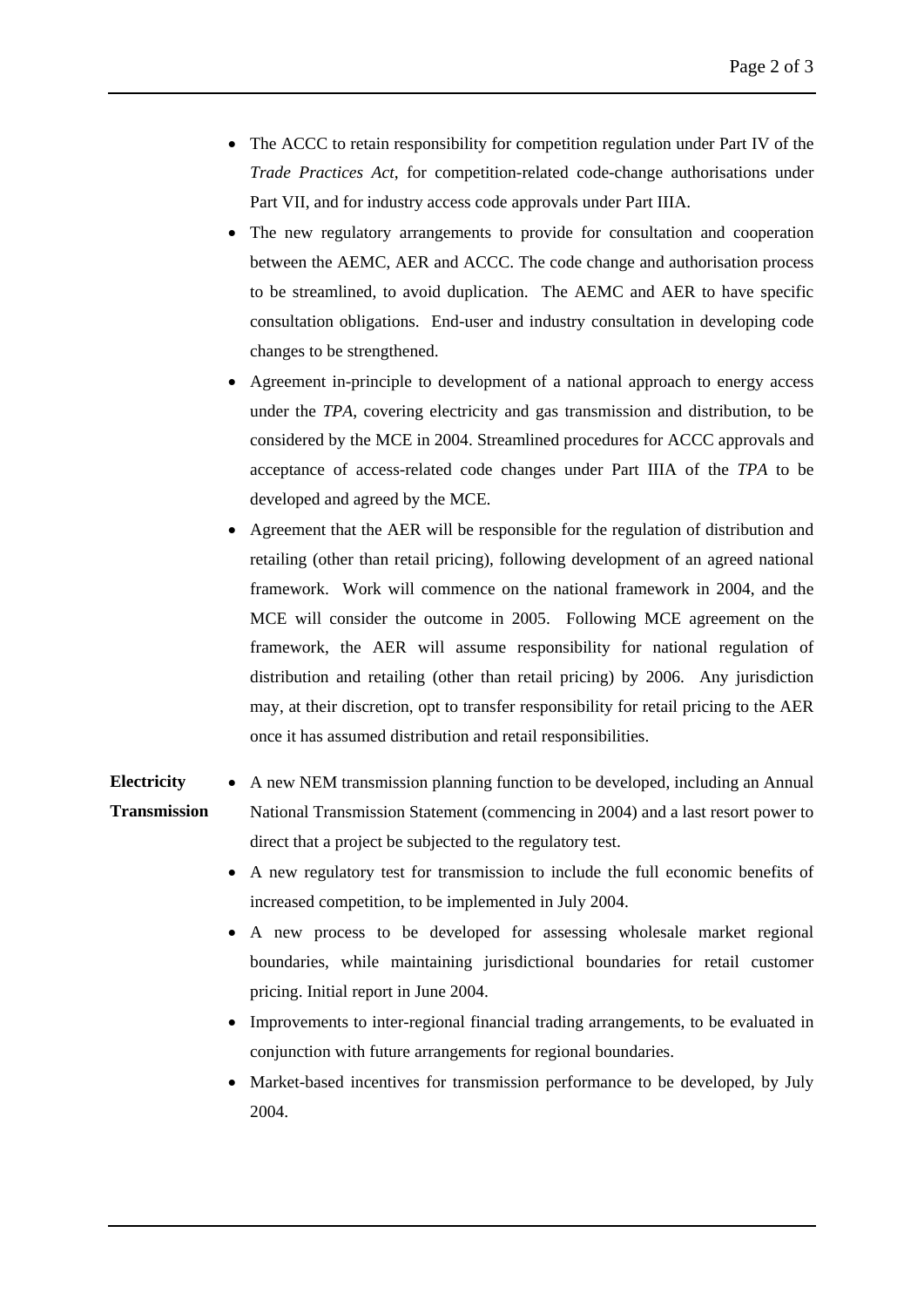- Conclude the review of transmission pricing arrangements, for implementation in 2004.
- Removal of existing biases in favour of unregulated transmission investment, in mid 2004. The code changes to recognise and protect the rights of existing investors in market transmission services.

**User Participation**  In all jurisdictions where full retail competition is operating, each jurisdiction to align their retail price caps with costs, and periodically review the need for price caps.

> The MCE to examine options for a demand-side response pool in the NEM, and consider the costs and benefits of introducing interval metering.

#### **Natural Gas Penetration**  The MCE welcomes the Productivity Commission review of the National Gas Access Regime, and will be responding to the recommendations in 2004.

- The MCE notes the direction of the COAG review to preclude future state exemptions from joint marketing provisions. Proponents of future arrangements for the joint marketing of gas, which raise competition concerns, may seek authorisation by the ACCC on a case by case basis. The Ministerial Council on Mineral and Petroleum Resources (MCMPR) is considering this issue.
- The MCE notes that the MCMPR is also considering the appropriate treatment of unproduced areas in existing production licences that are due for renewal, and to review the gas industry's principles for third party access to upstream facilities, and to advise the MCE of its conclusions.

#### **Greenhouse Emissions**  The MCE to work closely with the COAG High Level Group on Greenhouse to address greenhouse gas emissions from the energy sector on a national basis.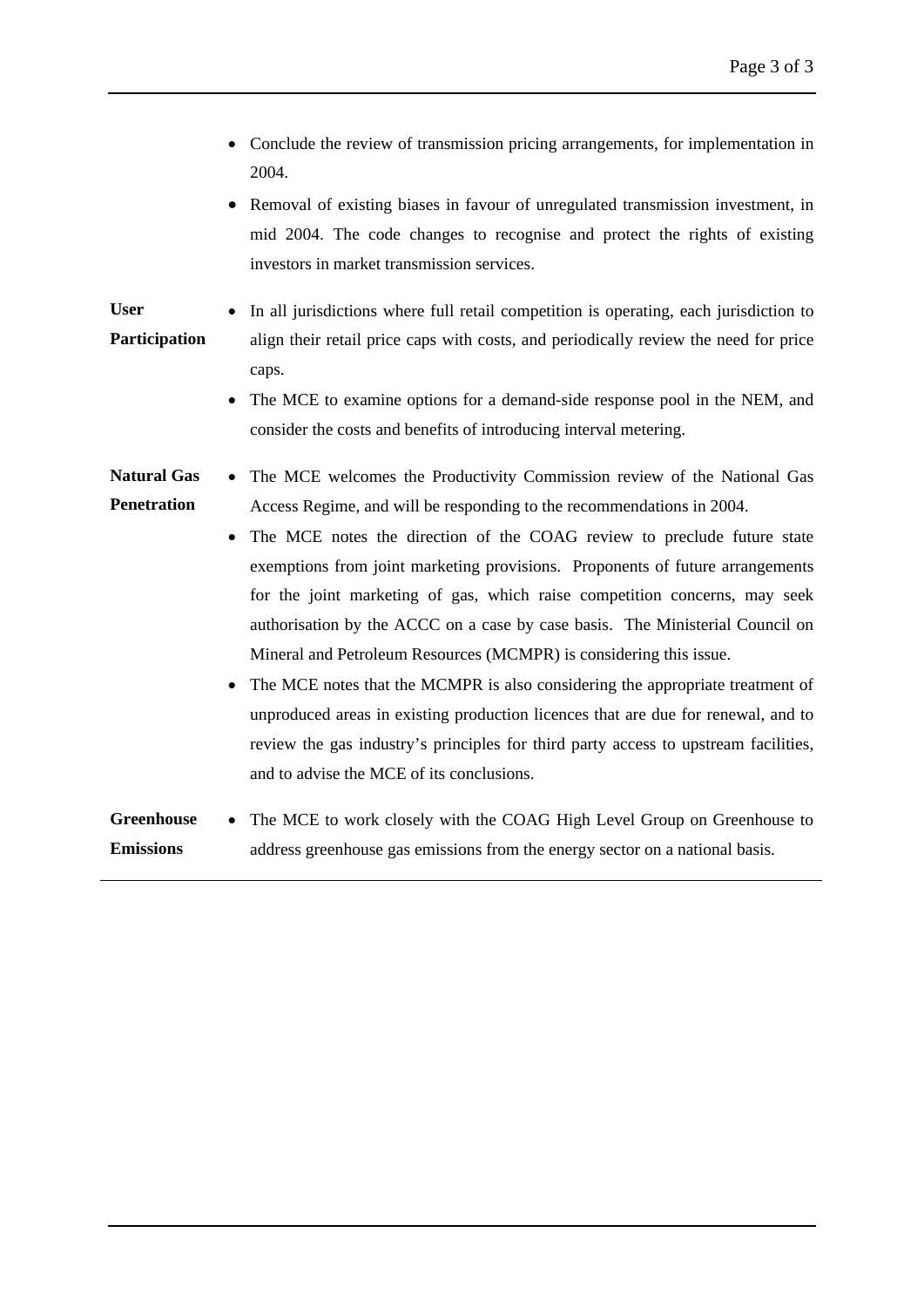### **ANNEXURE 2**

# **DISTRIBUTION AND RETAIL FUNCTIONAL ALLOCATION**

#### <span id="page-37-0"></span>**National Functions**

This list sets out the activities which will form part of the national distribution and retail regulatory framework for electricity and gas, which is to be developed by the MCE in accordance with this agreement. The regulatory framework will be regulated through the AEMC and the AER.

- 1. **Distribution economic regulation** services to be regulated, the form of regulation and tariff setting.
- 2. **Service performance incentive scheme** for network service performance standards (as set by the jurisdiction where elected), and customer service performance standards, linked to economic regulation.
- 3. **Information disclosure** information requirements for the AER to undertake its regulatory functions.
- 4. **Connection and capital contribution requirements** new connections charges and capital works contributions.
- 5. **Distribution network expansion** determining when extensions are part of a regulated service and how charges are levied.
- 6. **Distributor connection service obligations** provision of connection and related services to users and the contractual relationship with retailer and customer.
- 7. **Distributor small customer disconnection/reconnection** allowable disconnections or reconnections of small customers including those arranged by retailers.
- 8. **Distributor interface with other market participants** determining the nature of distributor-retailer and distributor-embedded generator relationships including use of system.
- 9. **Metering** obligations to install, maintain and read meters.
- 10. **Retailer obligation to supply to small customers** obligation on retailers to supply customers at a default tariff with minimum terms and conditions.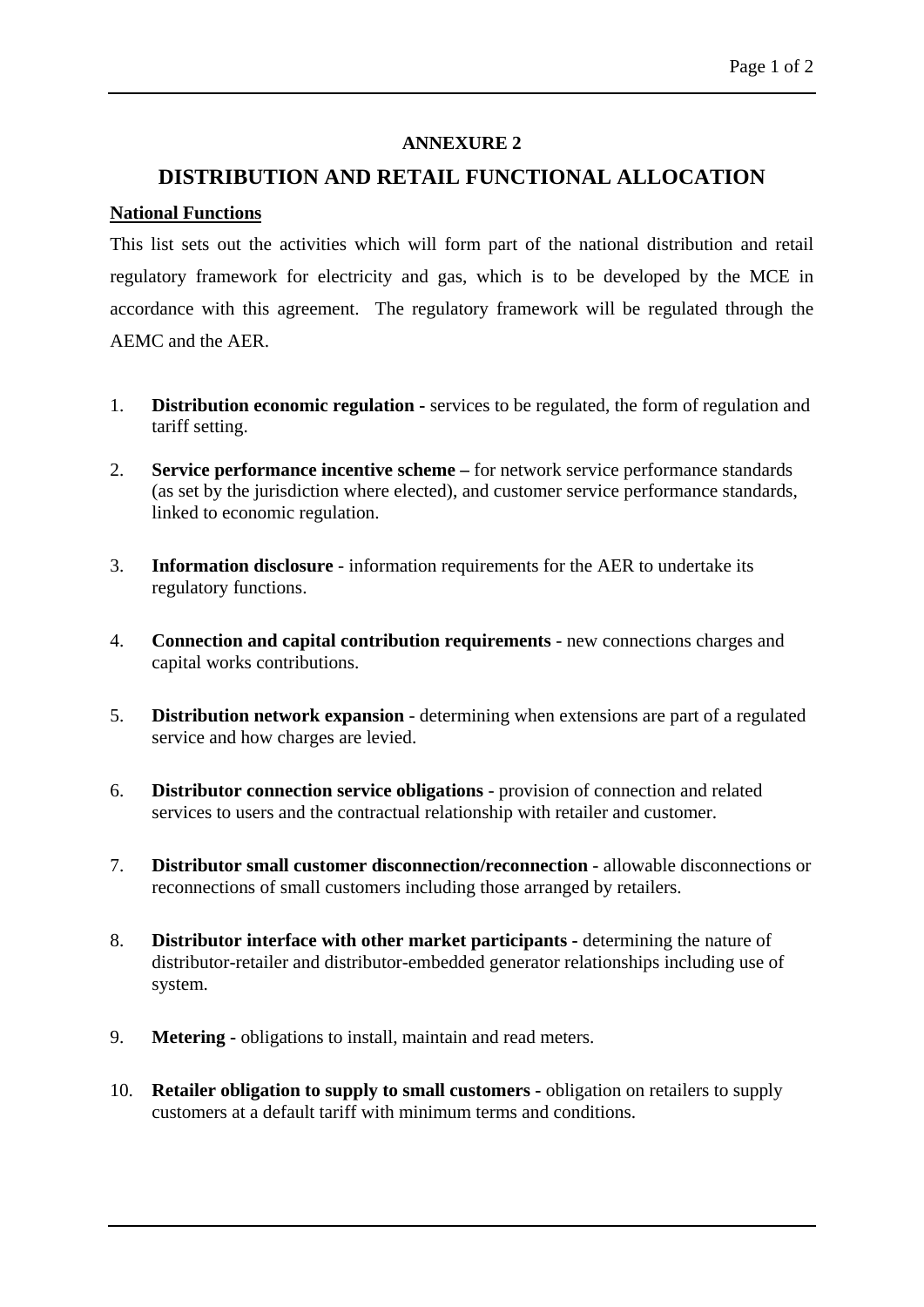- 11. **Retailer failure arrangements** arrangements to ensure customer supply continuity and wholesale market financial integrity.
- 12. **Retailer small customer market contracts** minimum contract terms and conditions.
- 13. **Retailer small customer marketing -** marketing conduct obligations.
- 14. **Balancing regime, settlements, customer transfer** balancing, settlement and contestable customer churn arrangements to ensure accurate financial reconciliation would be retained by independent market administrators.
- 15. **Distributor and retailer general business authorisations** where necessary for matters other than technical capability and safety.

# **State and Territory Functions (current responsibility retained)**

- 16. **Distributor technical/safety business authorisation** licensing and authorisation schemes that require demonstration of technical capability.
- 17. **Small customer dispute resolution** obligation for distributors and retailers to have internal dispute resolution schemes and participate in independent dispute resolution (Ombudsman) schemes.
- 18. **Load shedding and curtailment** customer supply reduction sequence to maintain system security.
- 19. **Service reliability standards** standards to ensure network security and reliability.
- 20. **Metering –** policies on the type of meters required for specific customer classes, accredited service provider arrangements, and load profile arrangements.
- 21. **Distribution and retail service areas** specification of geographical areas in which responsibilities/obligations apply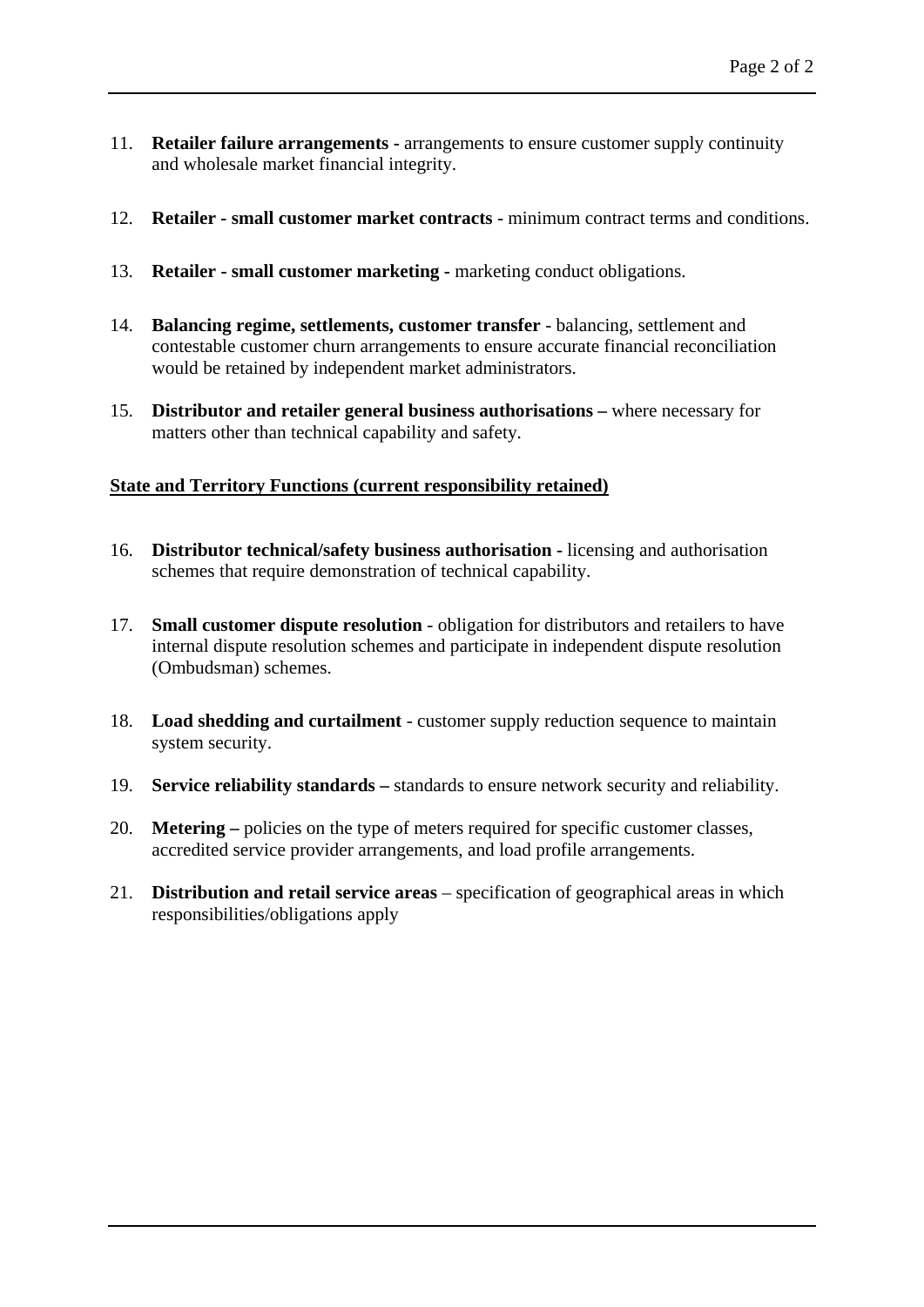# **ANNEXURE 3**

# <span id="page-39-0"></span>**INDICATORS OF COMPETITION IN RETAIL ENERGY MARKETS**

- 1. **Customer experiences –** for competition to be effective, customers must be aware of different retailers and perceive that they can make price comparisons **–** data compiled from customer surveys.
- 2. **Customer switching –** transfer rates can indicate customer interest and activity in the competitive market **–** available from market data.
- 3. **Price and non-price offers –** evidence that suppliers are actively competing by offering innovative products that meet customer needs **–** compiled from retailer surveys and 'mystery shopper' surveys.
- 4. **Entry and exit of suppliers –** numbers of competing suppliers and changes in the numbers of suppliers can indicate the degree of competition **–** available from market data.
- 5. **Market shares –** market shares and changes in market shares are an indicator of market structure and dynamics **–** available from market data.
- 6. **Barriers to entry –** the threat of new entry creates pressures to reduce prices and improve service **–** to be ascertained by analysis.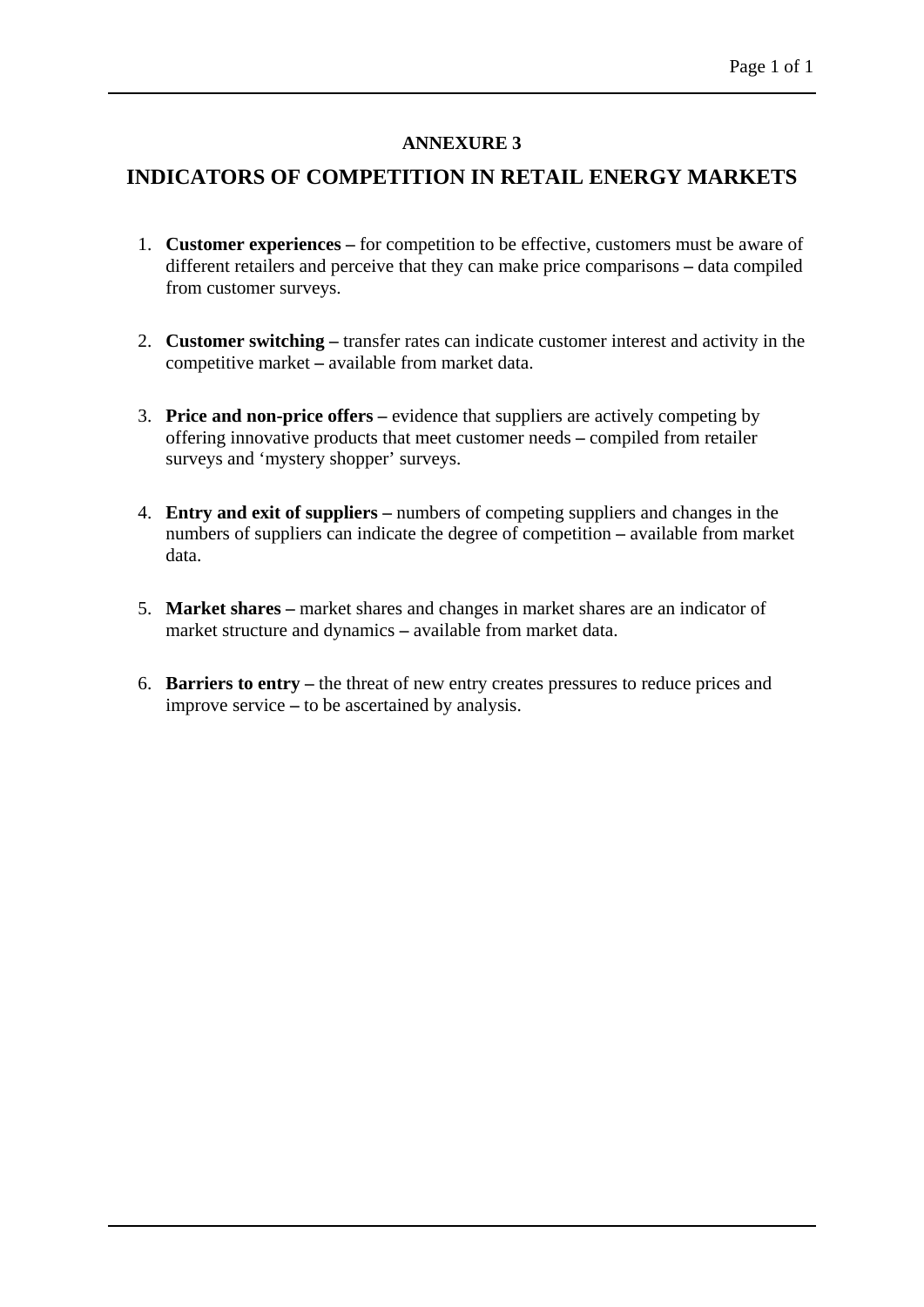#### **ANNEXURE 4**

# **CONTINUTING OBLIGATIONS FROM THE NATURAL GAS PIPELINES ACCESS AGREEMENT 1997**

The Parties agree that the following obligations from the Natural Gas Pipelines Access Agreement will still be operative after the commencement of the National Gas Law.

#### **13. FRANCHISING PRINCIPLES**

"Clause 13.1 Each Party agrees to conform to the Franchising Principles contained in Annex E and put in place arrangements at the time its Access Legislation is enacted to remove, phase out or reform existing exclusive franchise arrangements by 1 September 2001 (except in the case of Kalgoorlie-Boulder in Western Australia in relation to which a ten year non-renewable franchise for the distribution system and a ten year non- renewable franchise for the trading of gas on the system, have been awarded under a competitive tender process and which need not be removed, phased out or reformed until the end of the ten year term)."

#### **14. LICENSING PRINCIPLES**

<span id="page-40-0"></span>"Clause 14.1 Each Party agrees to conform to the Licensing Principles contained in Annex F and put in place arrangements at the time its Access Legislation is enacted to remove, phase out or reform existing licensing arrangements incompatible with the Licensing Principles or the Gas Pipelines Access Law (including the Access Code) by 1 September 2001 (or 1 July 2002 in the case of Western Australia)."

#### **ANNEX E**

#### **FRANCHISING PRINCIPLES**

"The following are the Franchising Principles:

1. By-pass to, and interconnection in order to supply gas to, contestable customers should be allowed if the operator has the necessary operating licences and can meet the requirements of the relevant network operating procedures (contestable customers being customers who are able to choose their supplier of gas from any appropriately licensed retailer or other supplier in accordance with the phase in timetable as contained in Annex H).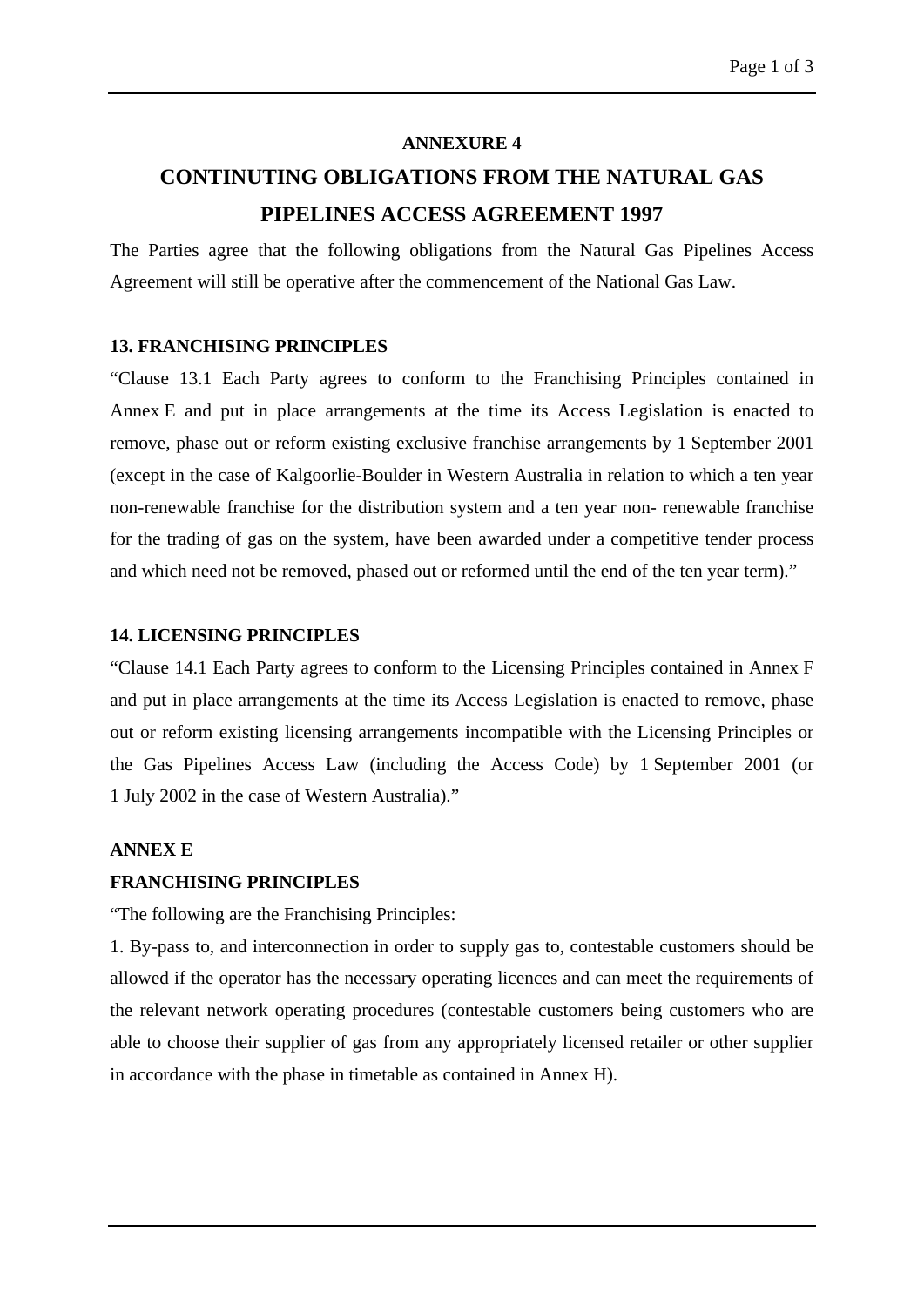2. No new exclusive franchises should be granted for the sale of gas in a geographic area or through a specific facility except for a prospective natural gas pipeline service which meets all of the following criteria:

> (a) a franchise for the sale of gas must be limited to significant "greenfields" projects (infill and extensions to existing networks would be excluded) where there is evidence that investment in pipelines would not otherwise occur, or the services provided to some customer classes would be severely limited, and the franchise has been justified on the balance of public interest;

> (b) any retail franchise applies to specific small use customer classes and is limited in duration and non-renewable:

- limited to customer classes that normally fall into a consumption range of no more than 1 terajoule per year;
- limited to a period from the grant of the franchise of normally no more than 5 years, consistent with the maximum period for grant of a franchise for provision of Gas Pipeline services (but in any event no more than 10 years);

(c) the pipeline service operator is selected through a competitive tender process, Prospective Users are consulted, where possible, in determining the conditions of the franchise, and any other conditions that are considered necessary to protect the public interest are met;

(d) consideration is given to the longer term benefits and feasibility of encouraging market structures which enhance competition by splitting the franchise into smaller or multiple franchise areas to be allocated to competing bidders; and

(e) there is prices oversight, by an independent body, for franchise customers over the duration of any proposed franchise.

3. No new exclusive franchises should be granted for provision of natural gas pipeline services in a geographic area or through a specific facility except for a prospective natural gas pipeline service which meets all of the following criteria:

> (a) the pipeline service will be provided through an integrated pipeline network which will require systematic development over a significant period in order to achieve the lowest expected long term cost;